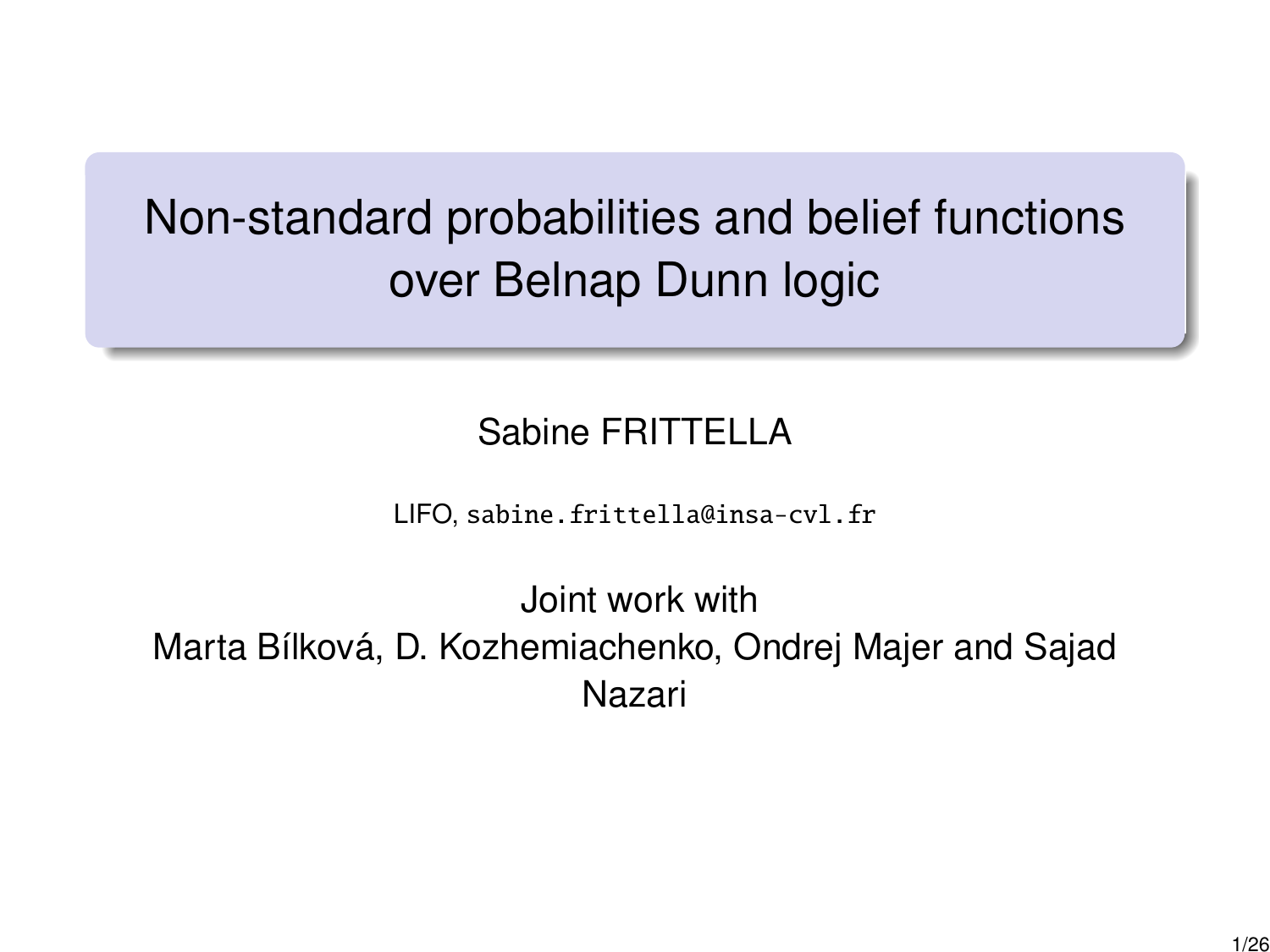

1 [Representing incomplete/contradictory probabilistic information](#page-2-0)

- **[Belnap-Dunn Logic](#page-2-0)**
- [Non-standard probabilities](#page-4-0)
- 2 [Dempster-Shafer theory](#page-7-0)
	- [Mass functions, belief functions and plausibility functions](#page-8-0)
	- [Representation of evidence](#page-10-0)
- 3 [Dempster-Shafer theory and BD logic](#page-15-0)
	- [Our proposal](#page-16-0)
	- [Examples for mass functions, belief functions and](#page-18-0) [combination of evidence](#page-18-0)
	- [What about plausibility?](#page-21-0)

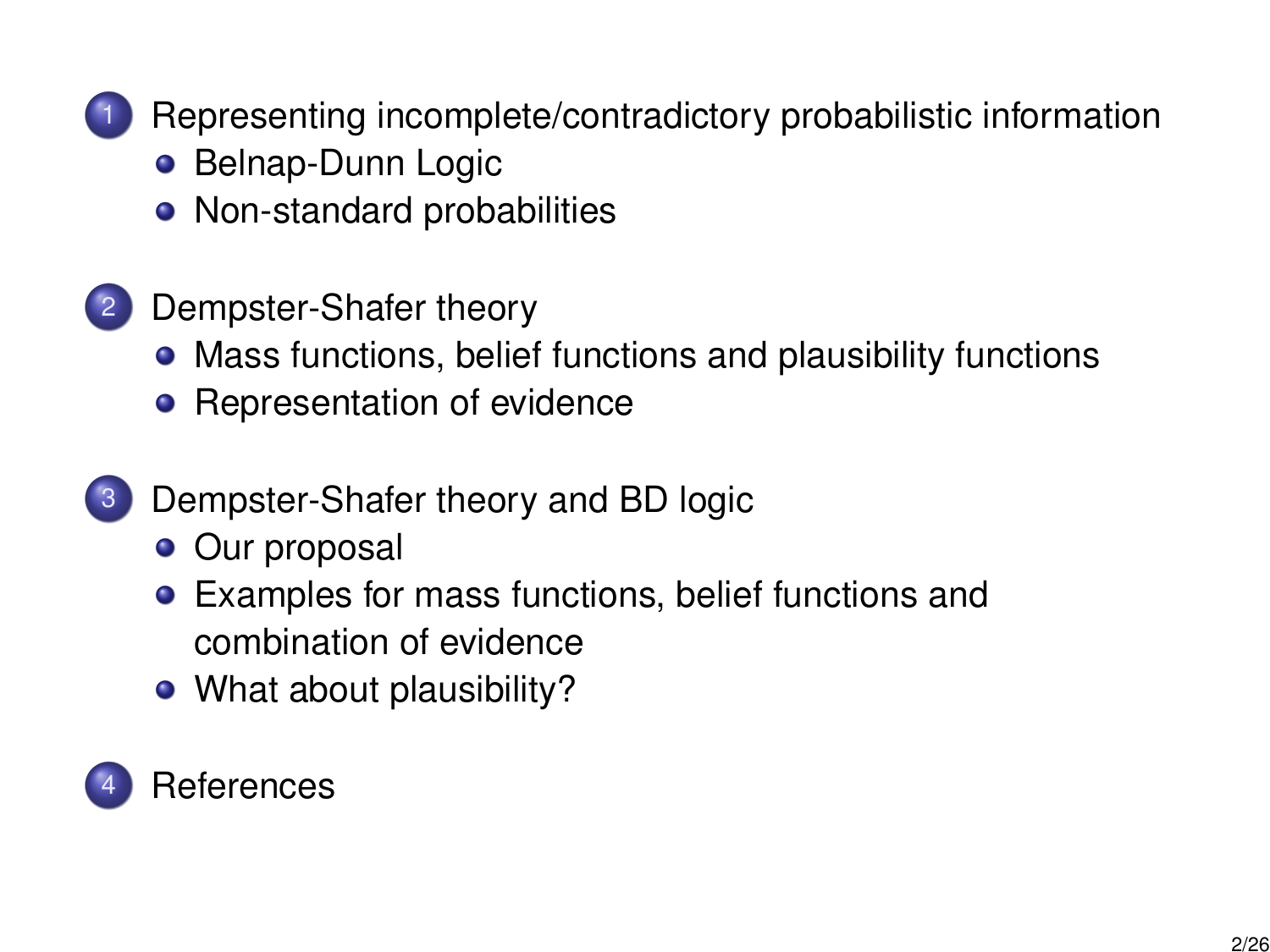# <span id="page-2-0"></span>Belnap-Dunn square **4** [Belnap 19]

**Belnap-Dunn square** (**4**, <sup>∧</sup>, <sup>∨</sup>, <sup>¬</sup>) is a de Morgan algebra.

- (**4**, <sup>∧</sup>, <sup>∨</sup>) is a lattice
- each element represents the available positive and/or negative information
	- $\bullet$  n: no information
	- f: false (is bottom)
	- $\bullet$  t: true (is top)
	- b: contradictory information
- $\bullet$   $\neg$  is an involutive de Morgan negation.

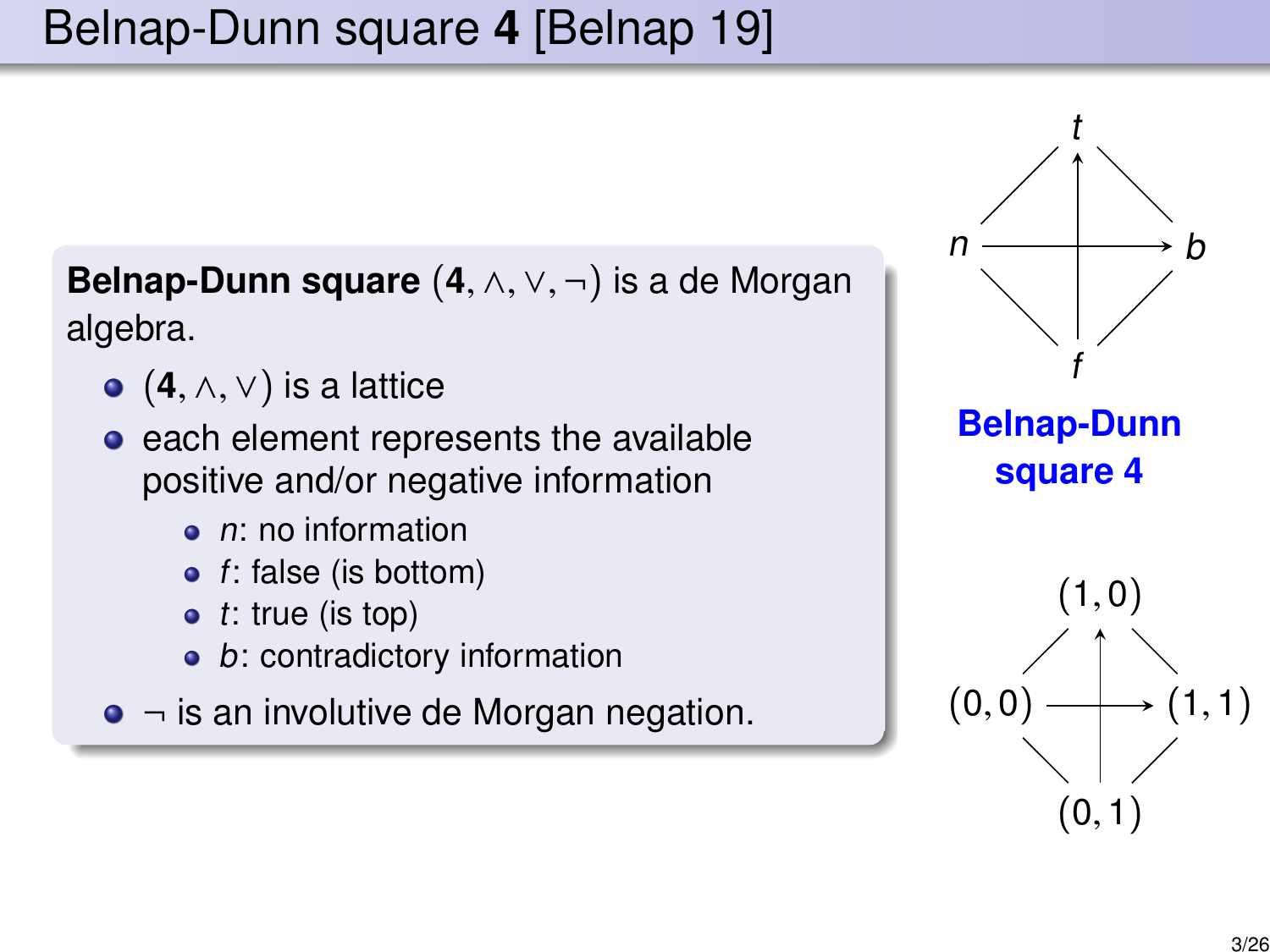# Belnap-Dunn Logic: models [Dunn 76]

**Language.**  $L_{BD} \ni \varphi := p \in \text{Prop} | \varphi \wedge \varphi | \varphi \vee \varphi | \neg \varphi$ 

**Models.**  $M = \langle W, v^+, v^- : W \times \text{Prop} \rightarrow 4 \rangle$ <br> $v^+(v)$ : states where one has information sur  $v^+(p)$ : states where one has information supporting the truth of p  $v^-(p)$ : states where one has information supporting the falsity of p

**Semantics.** Two satisfaction relations ⊩<sup>+</sup>, ⊩<sup>-</sup>

$$
w \varepsilon^{+} p \text{ iff } w \in v^{+}(p) \qquad w \varepsilon^{-} p \text{ iff } w \in v^{-}(p)
$$
\n
$$
w \varepsilon^{+} \neg \phi \text{ iff } w \varepsilon^{-} \phi \qquad w \varepsilon^{-} \neg \phi \text{ iff } w \varepsilon^{+} \phi
$$
\n
$$
w \varepsilon^{+} \phi \wedge \phi' \text{ iff } w \varepsilon^{+} \phi \text{ and } w \varepsilon^{+} \phi' \qquad w \varepsilon^{-} \phi \wedge \phi' \text{ iff } w \varepsilon^{-} \phi \text{ or } w \varepsilon^{-} \phi'
$$
\n
$$
w \varepsilon^{+} \phi \vee \phi' \text{ iff } w \varepsilon^{+} \phi \text{ or } w \varepsilon^{+} \phi' \qquad w \varepsilon^{-} \phi \vee \phi' \text{ iff } w \varepsilon^{-} \phi \text{ and } w \varepsilon^{-} \phi'
$$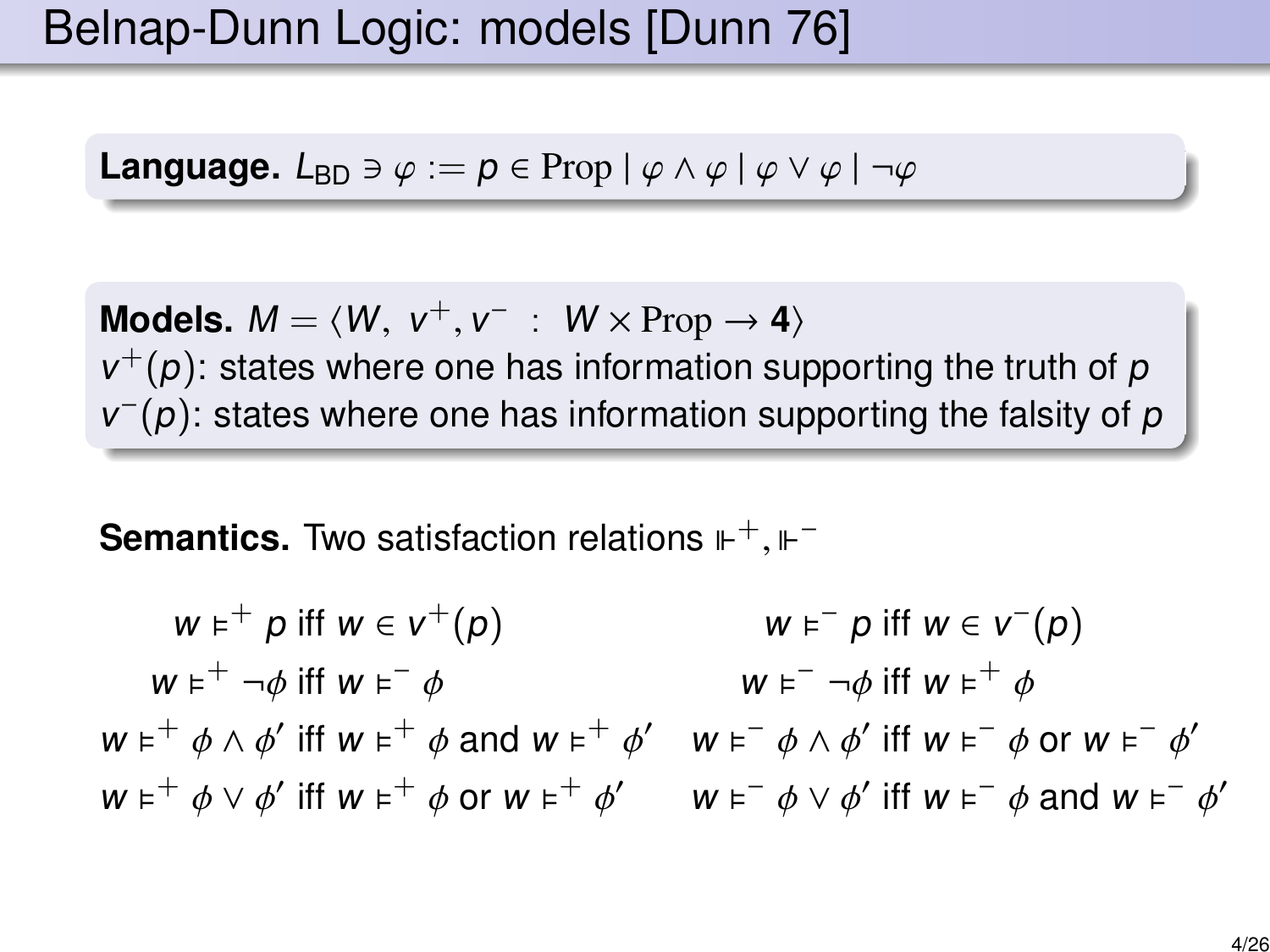# <span id="page-4-0"></span>Non-standard probabilities: frame semantics [Klein et al]

- Independence of the probability assigned to positive and negative information
- Extend BD model with a classical probability measure.

A **probabilistic BD model** is a tuple  $M = \langle W, v^+, v^-, m \rangle$ , s.t.

- $\langle W, v^+, v^-\rangle$  is a BD model and
- $m:W\to [0,1]$  is a mass function on W i.e.  $\sum_{s\in W} m(s) = 1$

**Positive probability** of  $\varphi$ :  $p^+(\varphi) := \sum {\{m(s) | s \Vdash^+ \varphi \}}$ .<br>Negative probability of  $\varphi$ :  $p^-(\varphi) := \sum {\{m(s) | s \Vdash^- \varphi \}}$ . **Negative probability** of  $\varphi$ :  $p^{-}(\varphi) := \sum \{ m(s) | s \Vdash^{-} \varphi \}$ .

**Remark.** positive evidence and negative evidence are independent, hence  $p^+(\varphi)$  and  $p^+(\varphi)$  are independent.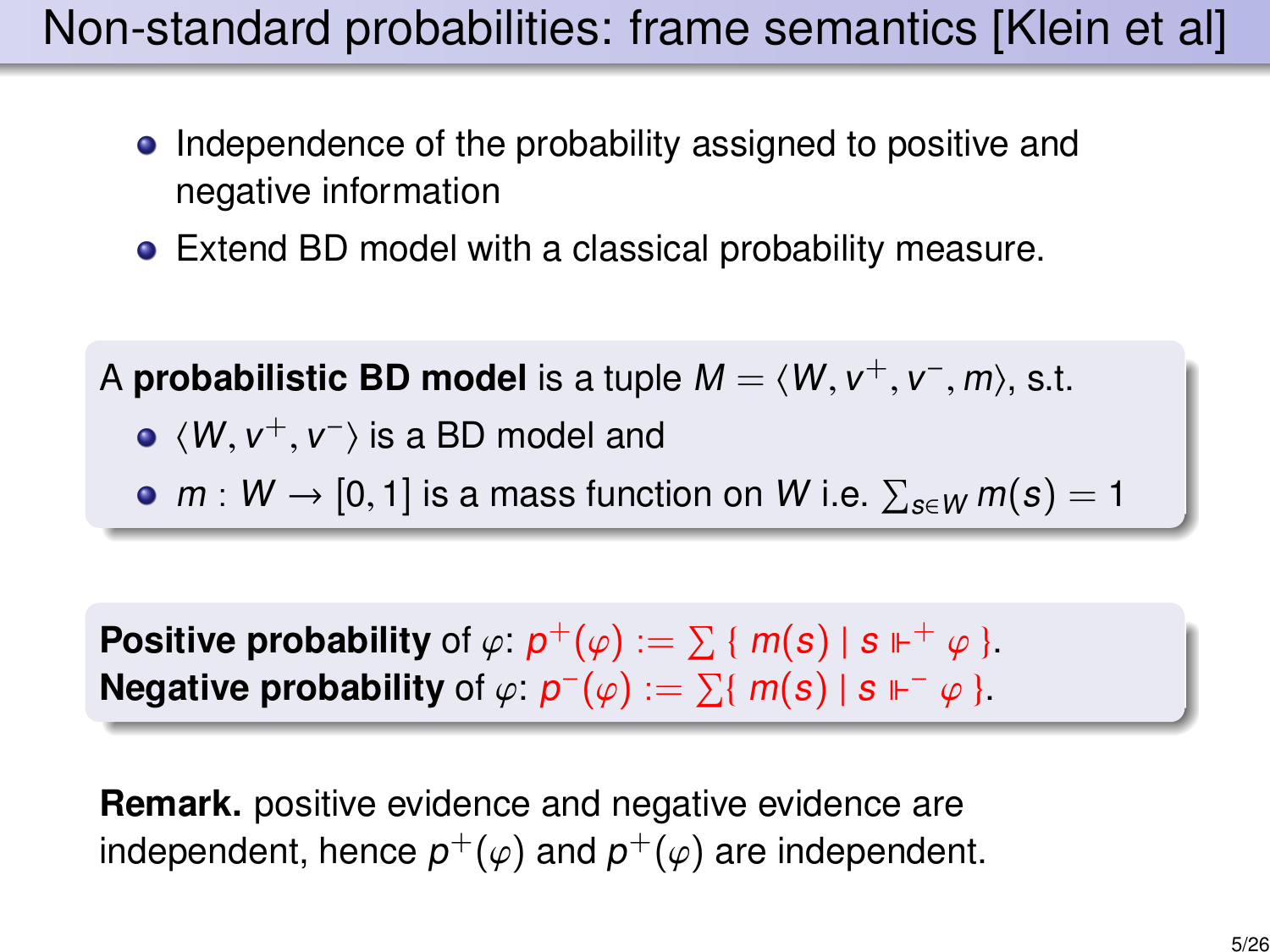#### [Klein et al] Lemma 1

Let  $M = \langle W, v, m \rangle$  be a probabilistic BD frame. Then the non-standard probability function  $\rho^+$  induced by  $m$  satisfies:

(A1) normalization  $0 \le p^+(\varphi) \le 1$ <br>(A2) monotonicity if  $\varphi$  ban  $\psi$  then (A2) monotonicity if  $\varphi \vdash_{BD} \psi$  then  $p^+(\varphi) \leq p^+(\psi)$ <br>(A3) import-export  $p^+(\varphi \wedge \psi) + p^+(\varphi \vee \psi) = p^+(\psi)$ (A3) import-export  $p^+(\varphi \wedge \psi) + p^+(\varphi \vee \psi) = p^+(\varphi) + p^+(\psi)$ .

#### **Remarks**

- $p^-(\varphi)=p^+(\neg\varphi)$
- These axioms are weaker than classical Kolmogorovian ones. Additivity does not hold and is replaced by A3.
- In general  $p^+(-\varphi) \neq 1 p^+(\varphi)$
- **•** Treatment of inconsistent information: one can have  $0 < p^+(\varphi \wedge \neg \varphi)$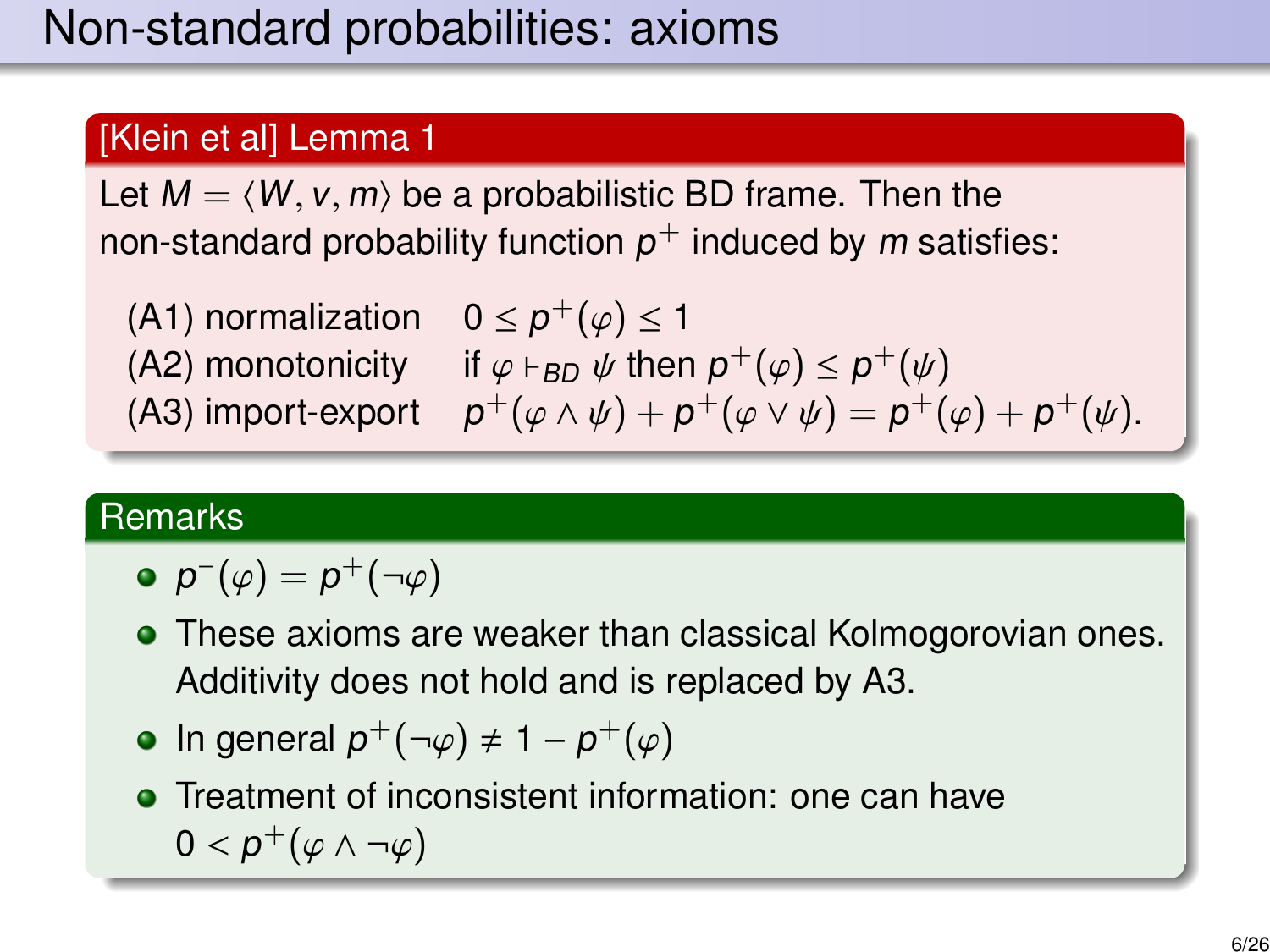**Representation of non-standard probabilities.** continuous extension of Belnap-Dunn square, which we can see as the product bilattice **<sup>L</sup>**[0,1] <sup>⊙</sup> **<sup>L</sup>**[0,1] with  $L_{[0,1]} = ([0,1], \text{min}, \text{max}).$ 

- $(p^{+}(\varphi), p^{-}(\varphi))$ : positive and negative<br>probabilistic support of  $\varphi$ probabilistic support of  $\varphi$ .
- $\bullet$  (0,0): no information concerning  $\varphi$  is available
- $\bullet$  (1, 1): maximally conflicting information
- vertical dashed line: "classsical" case

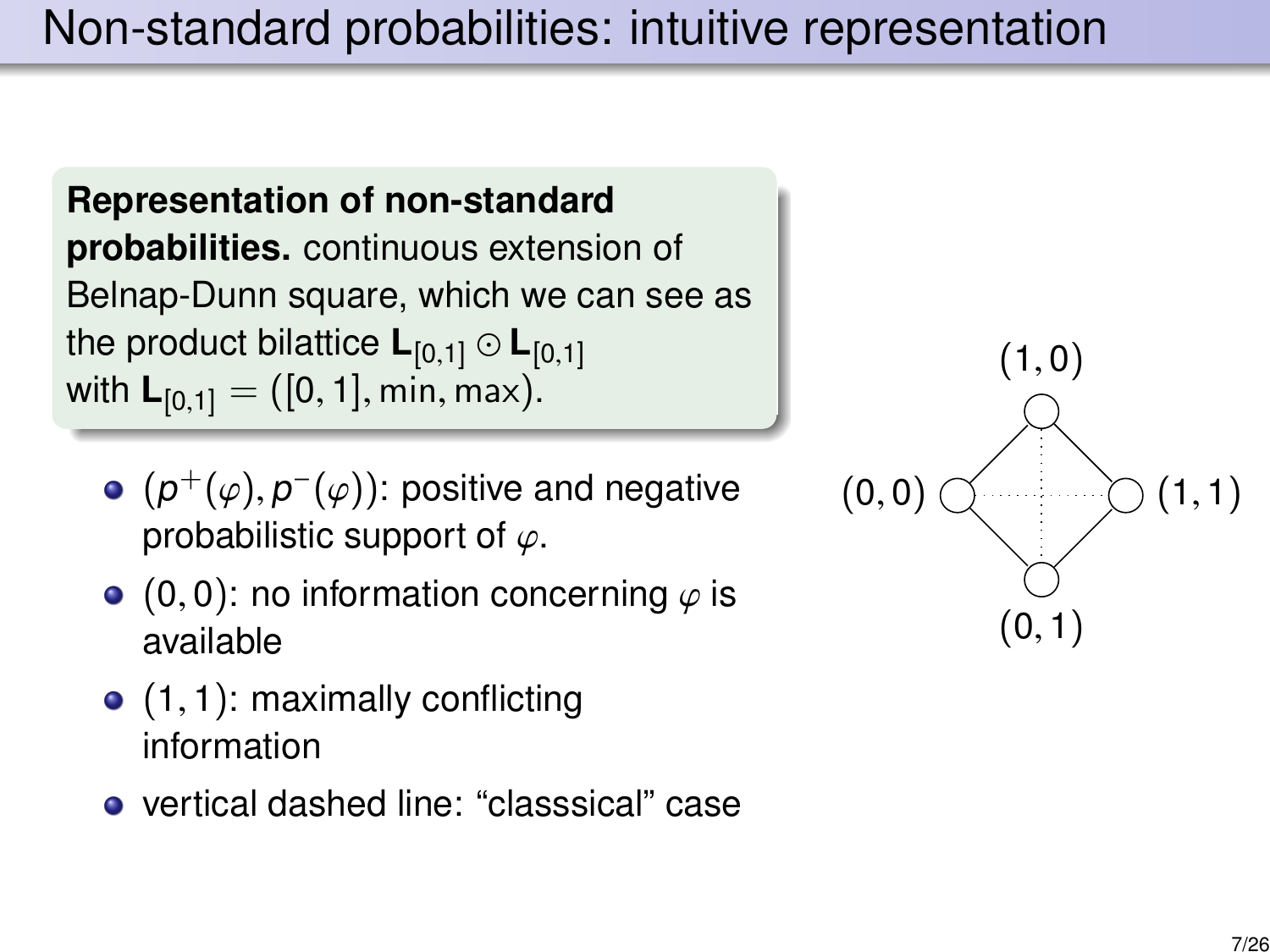<span id="page-7-0"></span>

1 [Representing incomplete/contradictory probabilistic information](#page-2-0)

- **[Belnap-Dunn Logic](#page-2-0)**
- [Non-standard probabilities](#page-4-0)
- 2 [Dempster-Shafer theory](#page-7-0)
	- [Mass functions, belief functions and plausibility functions](#page-8-0)
	- [Representation of evidence](#page-10-0)
- 3 [Dempster-Shafer theory and BD logic](#page-15-0)
	- [Our proposal](#page-16-0)
	- [Examples for mass functions, belief functions and](#page-18-0) [combination of evidence](#page-18-0)
	- [What about plausibility?](#page-21-0)

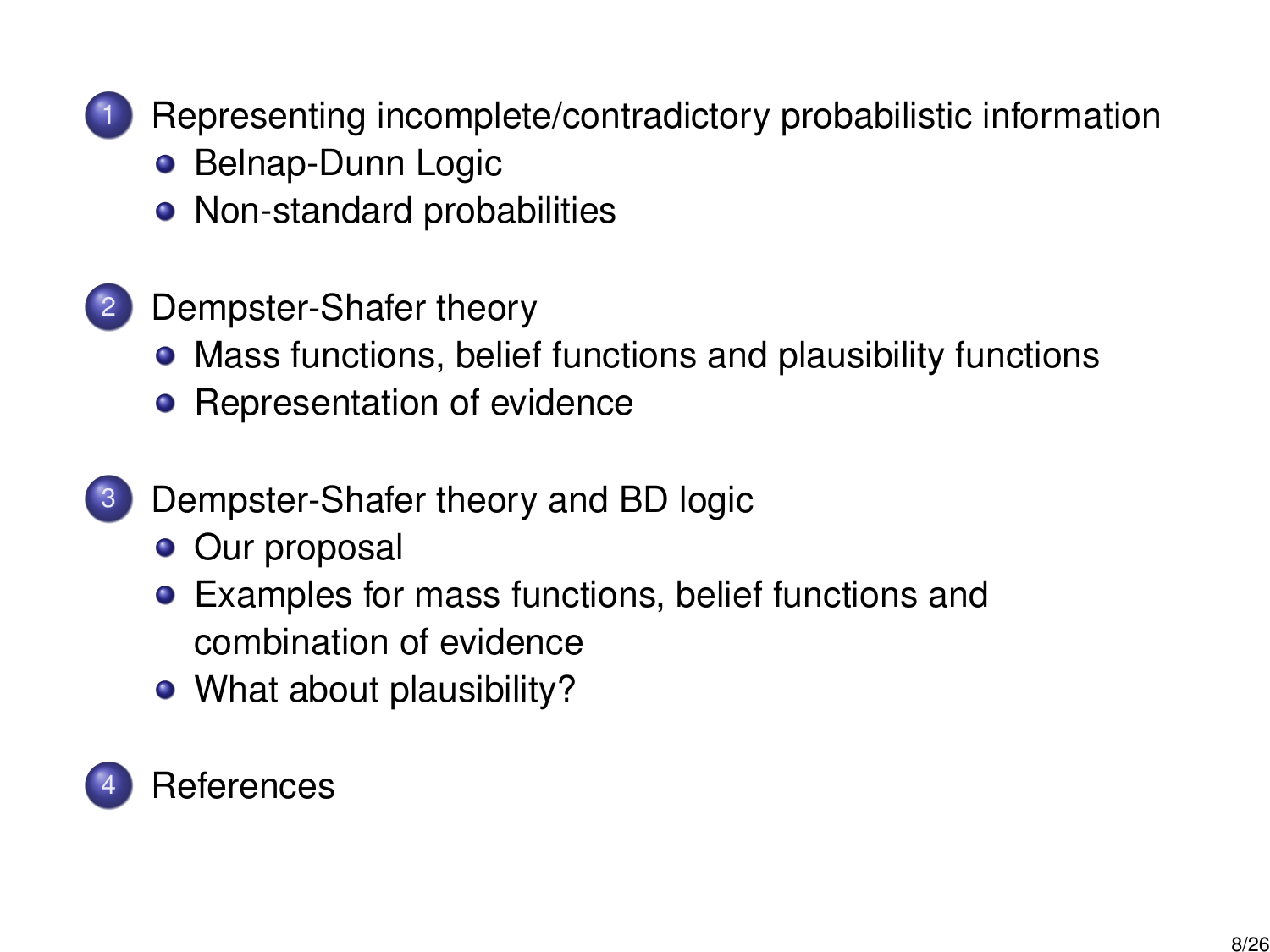# <span id="page-8-0"></span>Belief functions and plausiblity functions

Let  $f : \mathcal{P}(S) \to [0, 1]$  be a monotone function such that  $f(\emptyset) = 0$ and  $f(S) = 1$ .

• f is a belief function if, for every  $k \geq 1$ , and for every  $A_1, \ldots, A_k \in \mathcal{P}(S)$ , it holds that

$$
f\left(\bigvee_{1\leq i\leq k}A_i\right)\geq \sum_{\substack{J\subseteq\{1,\ldots,k\}\\J\neq\emptyset}}(-1)^{|J|+1}\cdot f\left(\bigwedge_{j\in J}A_j\right).
$$
 (1)

• f is a plausibility function if, for every  $k \geq 1$ , and for every  $A_1, \ldots, A_k \in \mathcal{P}(S)$ , it holds that

$$
f\left(\bigwedge_{1\leq i\leq k}A_{i}\right)\leq \sum_{\substack{J\subseteq\{1,\ldots,k\}\\J\neq\emptyset}}(-1)^{|J|+1}\cdot f\left(\bigvee_{j\in J}A_{j}\right).
$$
 (2)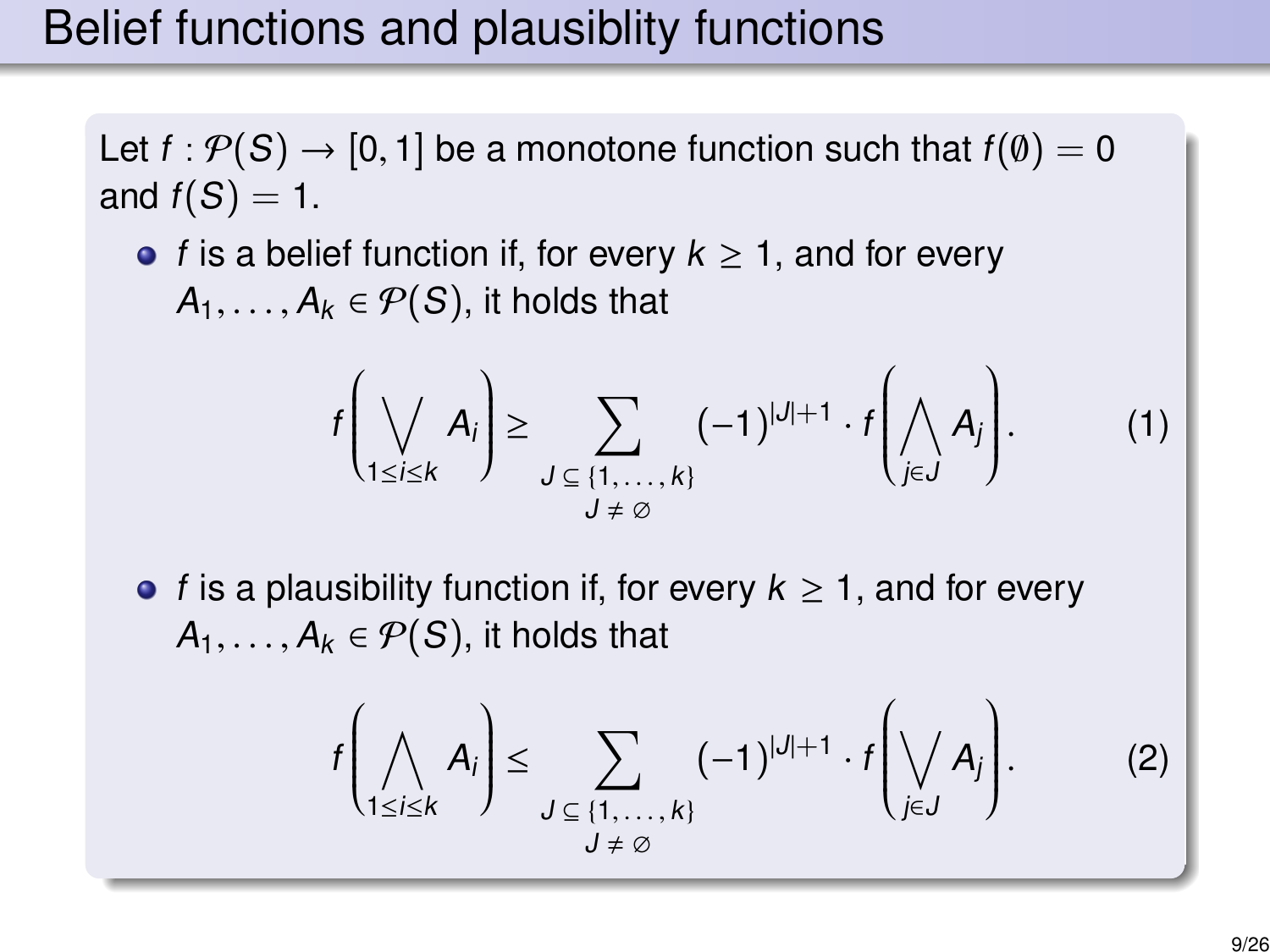### Mass function

Let bel, pl :  $P(S) \rightarrow [0, 1]$  be a monotone function such that  $f(\emptyset) = 0$  and  $f(S) = 1$ , and  $m : \mathcal{P}(S) \rightarrow [0, 1]$ .

**Definition** 

m is a mass function if 
$$
\sum_{A \in \mathcal{P}(S)} m(A) = 1
$$
.

#### Theorem

- bel is a belief function iff there is a mass function  $m_{\text{hel}} : \mathcal{P}(S) \rightarrow [0, 1]$  such that, for every  $A \in \mathcal{P}(S)$ ,

$$
\text{bel}(A) = \sum_{B \leq A} m_{\text{bel}}(B)
$$

- if bel is a belief function, then  $p(A) = 1 - bel(\neg A)$  is a plausibility function.

- if pl is a plausibility function, then bel(A) =  $1 - pl(\neg A)$  is a belief function.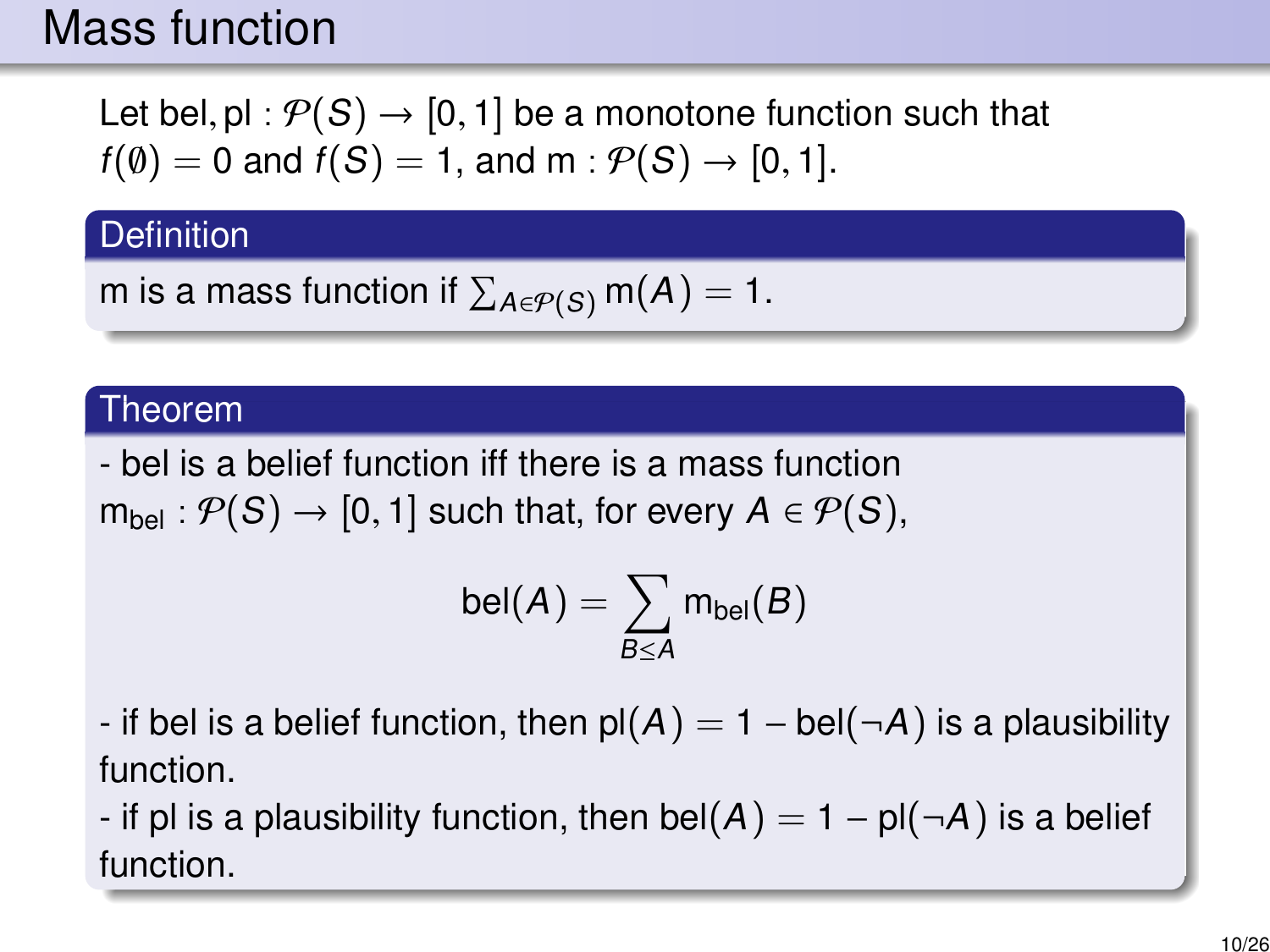# <span id="page-10-0"></span>Representation of evidence. Example

- m :  $P(S) \rightarrow [0, 1]$  is computed based on the evidence
- bel $(\mathcal{A}) = \sum_{B \leq \mathcal{A}} \mathsf{m}(B)$  : the evidence supporting  $\mathcal{A}$
- $\mathsf{pl}( \mathsf{A}) = 1-\mathsf{bel}(\neg \mathsf{A}) = \sum_{B \cap A \neq \emptyset} \mathsf{m}(B)$  : the evidence not contradicting A

• 
$$
\text{bel}(A) \leq \text{pl}(A).
$$

#### Example

**Scenario.** A patient has disease a, b or c. A doctor says "the patient has disease <sup>a</sup> or <sup>b</sup> with certainty 0.7." The doctor gives no information about disease c.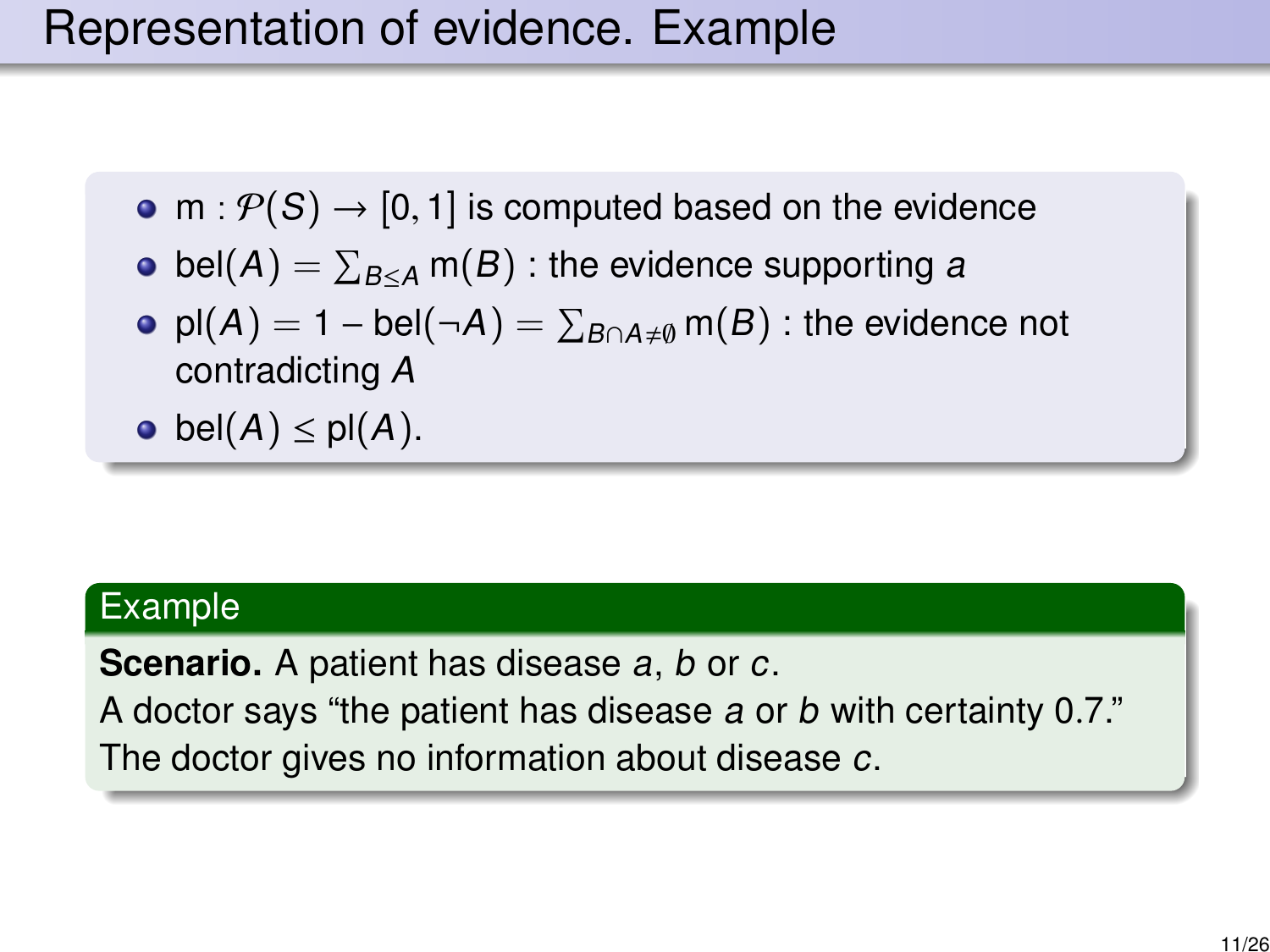## Representation of evidence. An example

**Scenario.** A patient has disease a, b or c.

A doctor says "the patient has disease <sup>a</sup> or <sup>b</sup> with certainty 0.7." The doctor gives no information about disease c.

#### **Representation**

- $\bullet$   $S = \{a, b, c\}$  and m, bel, pl :  $\mathcal{P}(S) \rightarrow [0, 1]$
- $m({a, b}) = 0.7$  and  $m(S) = 0.3$ .

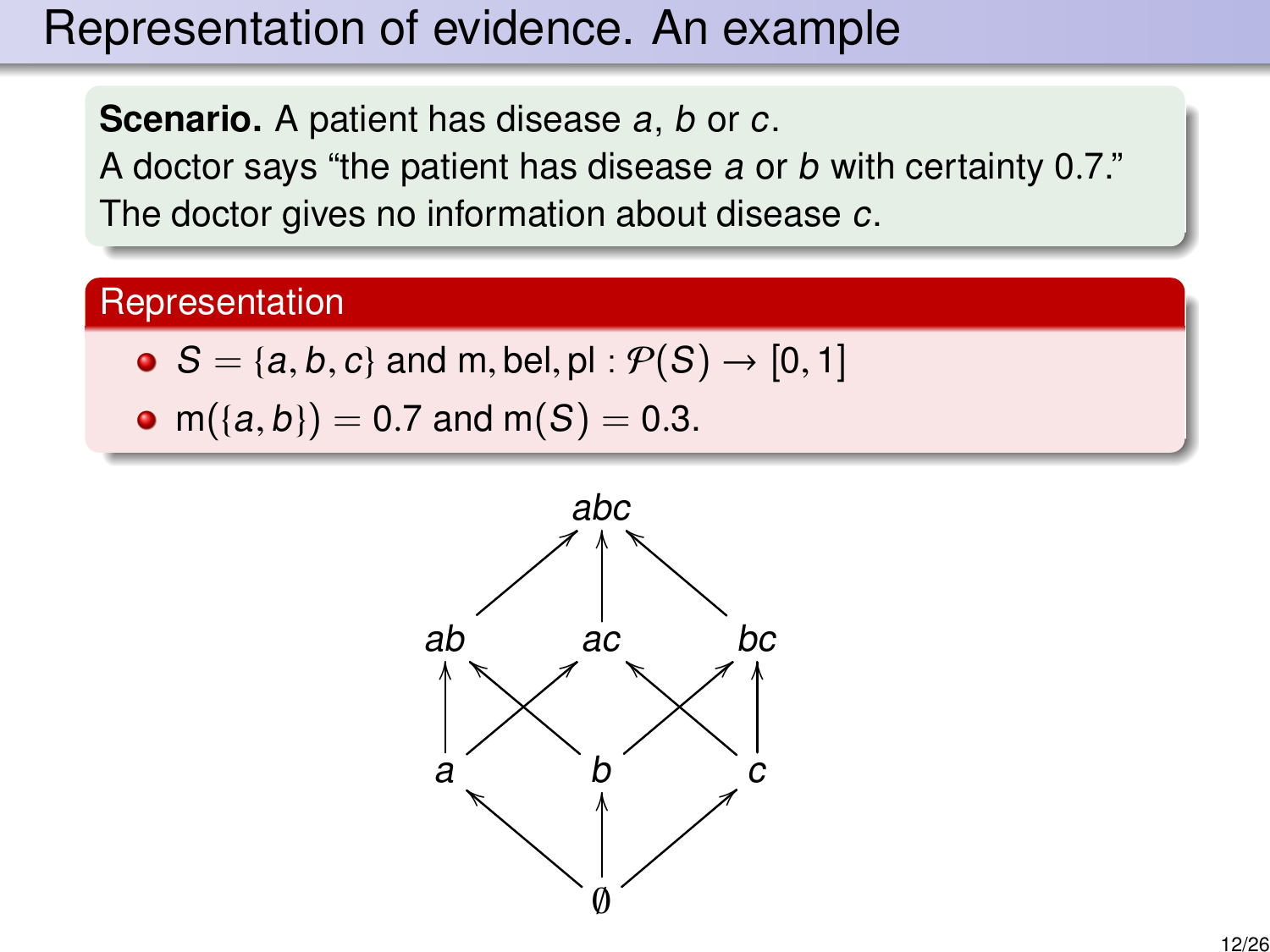### An example

**Scenario.** A patient has disease a, b or c.

A doctor says "the patient has disease <sup>a</sup> or <sup>b</sup> with certainty 0.7." The doctor gives no information about disease c.

#### **Representation**

- $\bullet S = \{a, b, c\}$  and m, bel, pl :  $\mathcal{P}(S) \rightarrow [0, 1]$
- $m({a,b}) = 0.7$  and  $m(S) = 0.3$ .

We get:  $bel({a}) = bel({b}) = bel({c}) = 0$ bel({a, b}) =  $\sum_{X \subseteq \{a,b\}} m(X) = 0.7$  pl({a, b}) = 1 – bel({c}) = 1<br>pl((a) – pl((b) – 1  $p|({a}) = p|({b}) = 1$   $p|({c}) = 1 - bel({a}, b) = 0.3$ 

- m({a, b}): the 'probability' that the disease is in the set { $p, q$ } without being able to say to which subset it belongs.
- **•** if m is non-zero only on singletons, then bel and pl are probability functions.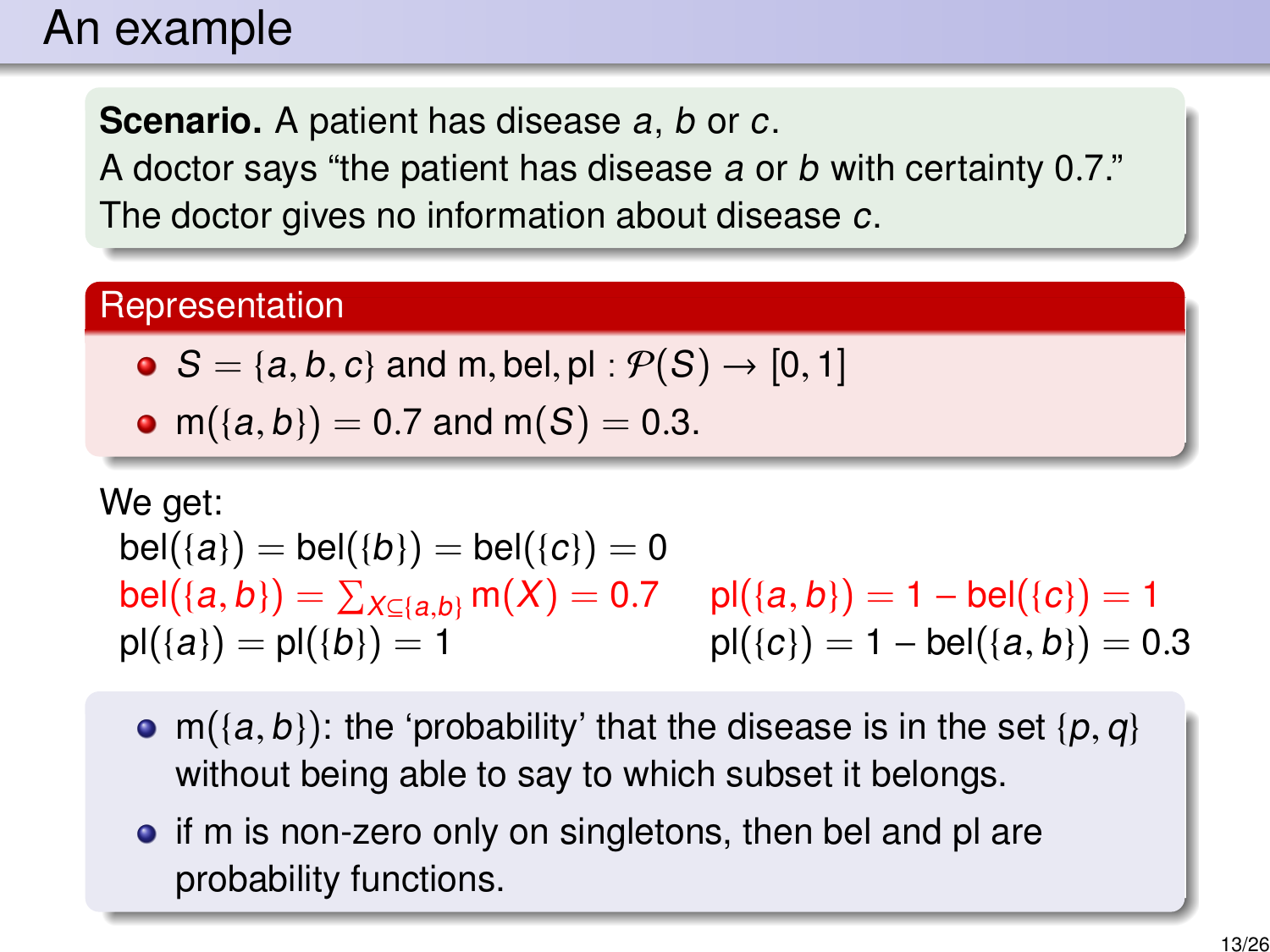### Dempster-Shafer combination rule

Let  $m_1$  and  $m_2$  be two mass functions on a powerset algebra  $P(S)$ . Dempster-Shafer combination rule computes their aggregation m<sub>1⊕2</sub> as follows.

$$
m_{1\oplus 2} : \mathcal{P}(S) \to [0, 1]
$$
  
\n
$$
X \mapsto \begin{cases} 0 & \text{if } X = \emptyset \\ \frac{\sum \{m_1(X_1) \cdot m_2(X_2) \mid X_1 \cap X_2 = X\}}{\sum \{m_1(X_1) \cdot m_2(X_2) \mid X_1 \cap X_2 \neq \emptyset\}} & \text{otherwise.} \end{cases}
$$

Normalization factor:

$$
\sum \{m_1(X_1) \cdot m_2(X_2) | X_1 \cap X_2 \neq \emptyset\}
$$
  
= 1 - 
$$
\sum \{m_1(X_1) \cdot m_2(X_2) | X_1 \cap X_2 = \emptyset\}
$$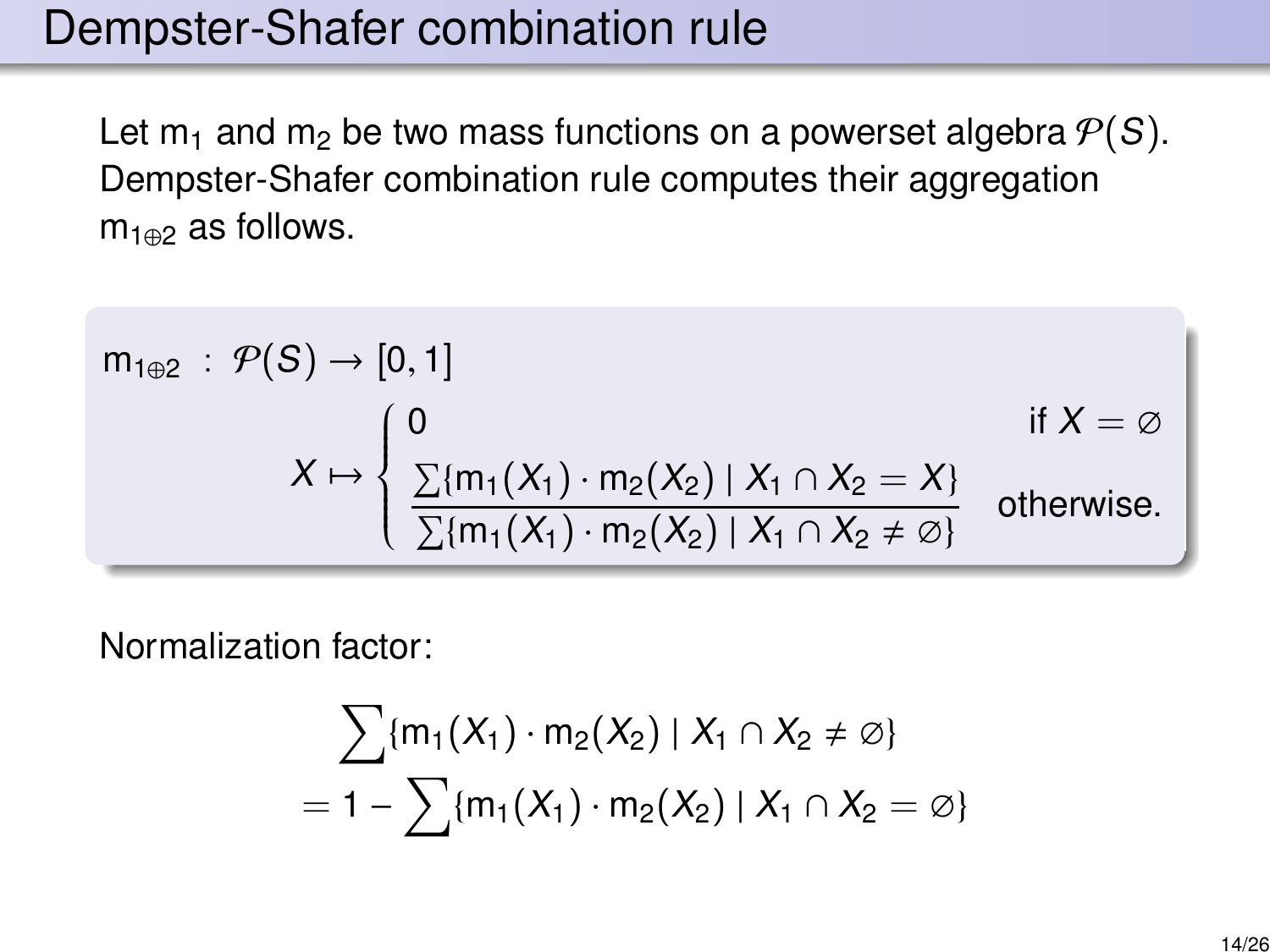# Problems. sometimes counter intuitive conclusions

#### Scenario

A patient has disease a, b or c.

Doctor 1: "the patient has disease p with certainty 0.9 and disease <sup>q</sup> with certainty 0.1."

Doctor 2: "the patient has disease <sup>r</sup> with certainty 0.9 and disease <sup>q</sup> with certainty 0.1."

#### **Representation**

$$
S = \{a, b, c\}
$$
  
m<sub>1</sub>( $\{a\}$ ) = 0.9 and m<sub>1</sub>( $\{b\}$ ) = 0.1.  
m<sub>2</sub>( $\{c\}$ ) = 0.9 and m<sub>2</sub>( $\{b\}$ ) = 0.1.

Dempster-Shafer combination rule gives

$$
m_{1\oplus 2}(\{b\})=1
$$

because  $\{a\} \cap \{b\} = \{a\} \cap \{c\} = \emptyset$ .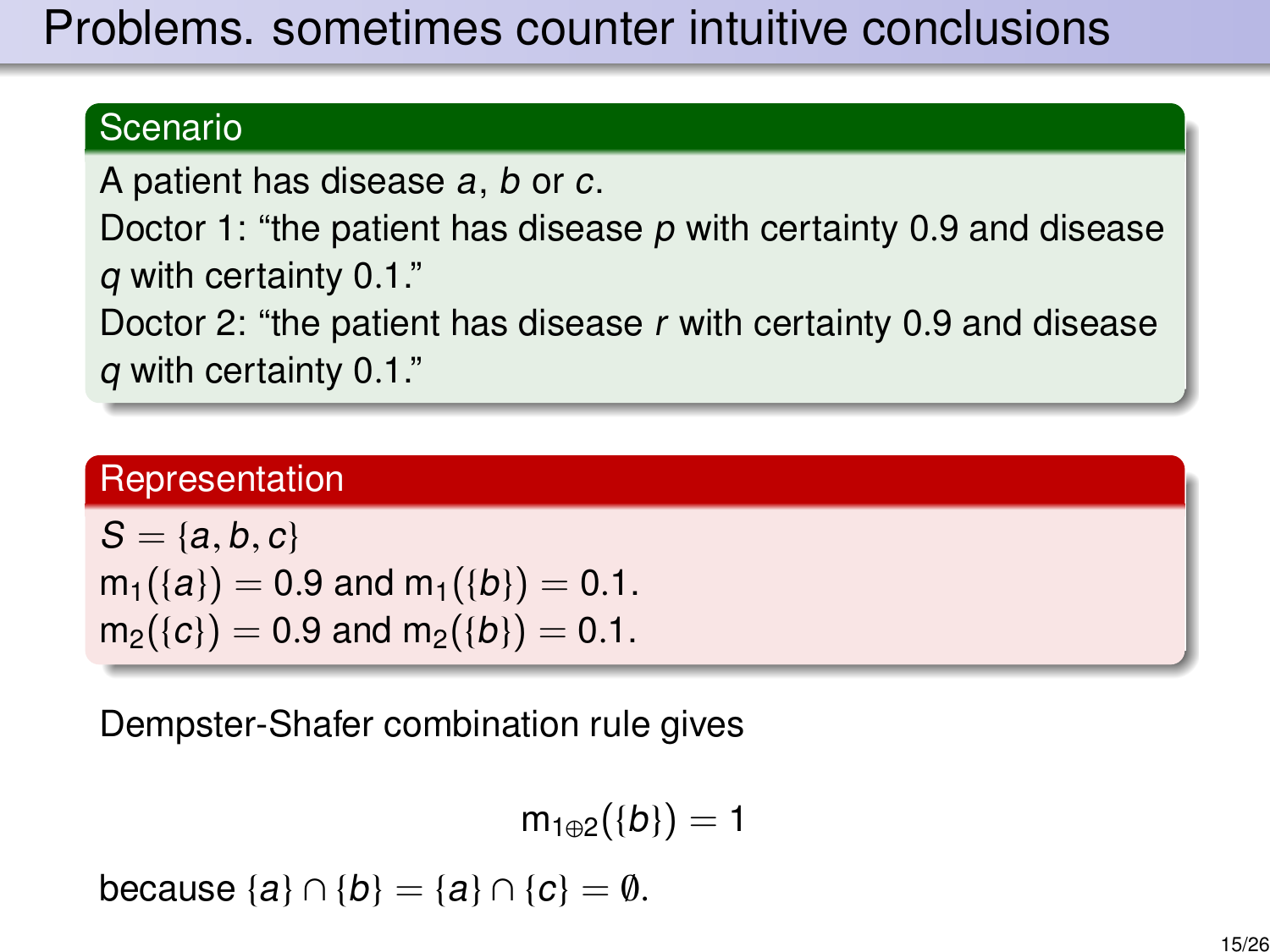<span id="page-15-0"></span>

1 [Representing incomplete/contradictory probabilistic information](#page-2-0)

- **[Belnap-Dunn Logic](#page-2-0)**
- [Non-standard probabilities](#page-4-0)
- 2 [Dempster-Shafer theory](#page-7-0)
	- [Mass functions, belief functions and plausibility functions](#page-8-0)
	- [Representation of evidence](#page-10-0)
- 3 [Dempster-Shafer theory and BD logic](#page-15-0)
	- [Our proposal](#page-16-0)
	- [Examples for mass functions, belief functions and](#page-18-0) [combination of evidence](#page-18-0)
	- [What about plausibility?](#page-21-0)

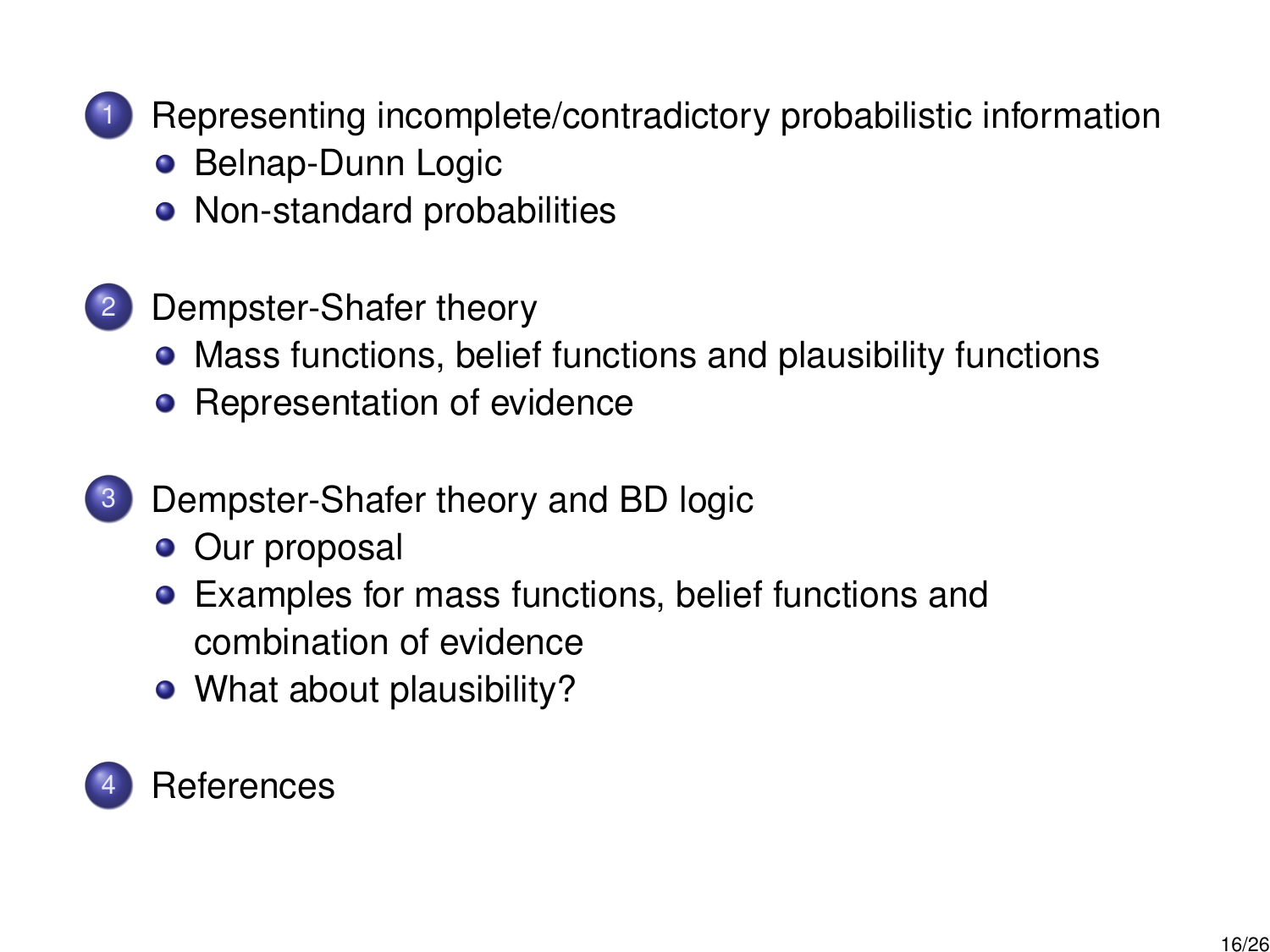### <span id="page-16-0"></span>Our proposal over BD

#### Define belief and plausibility on BD-models

Let Prop be a finite set of variables.  $M = \langle W, v^+, v^-, \text{bel} \rangle$  with bel :  $\mathcal{P}(W) \rightarrow [0, 1].$ 

bel<sup>+</sup>( $\phi$ ) := bel( $|\phi|$ <sup>+</sup>) and bel<sup>-</sup>( $\phi$ ) := bel( $|\phi|$ <sup>-</sup>)

bel<sup>+</sup>: belief function on the associated Lindenbaum algebra  $\mathcal{L}_{BD}$ . bel $^{\text{-}}$ : belief function on  $\mathcal{L}_{\text{BD}}^{op}.$ 

**Remark.** if  $\perp$  and  $\top$  are not in the language bel<sup>+</sup> (resp. pl<sup>+</sup>) are general belief (resp. plausibility) functions.  $\textbf{Consequence. } 0 \leq \sum_{a \in \mathcal{L}_{\mathsf{BD}}} \mathsf{m}_{\mathsf{bel}^+}(a) \leq 1$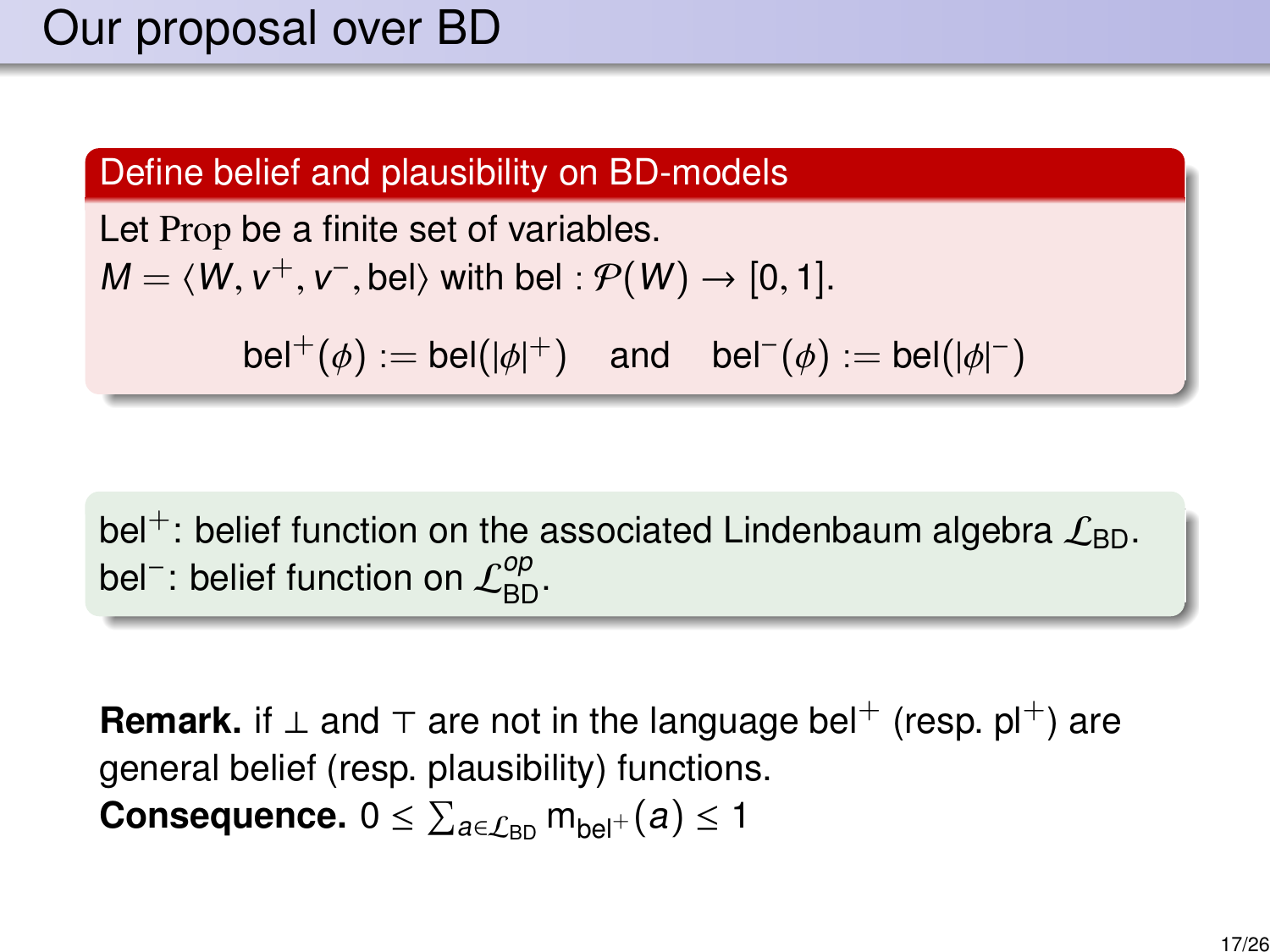# Combination of evidence

Let  $\mathcal L$  be a finite distributive lattice.

#### Without ⊥ and ⊤

$$
m_{1\oplus 2} : \mathcal{L} \to [0, 1] x \mapsto \sum \{m_1(x_1) \cdot m_2(x_2) \mid x_1 \wedge x_2 = x\}.
$$

#### With ⊥ and ⊤

$$
m_{1\oplus 2} : \mathcal{L} \to [0, 1]
$$
  
\n
$$
x \mapsto \begin{cases} 0 & \text{if } x = \bot \\ \frac{\sum \{m_1(x_1) \cdot m_2(x_2) \mid x_1 \wedge x_2 = x\}}{\sum \{m_1(x_1) \cdot m_2(x_2) \mid x_1 \wedge x_2 \neq \bot\}} & \text{otherwise.} \end{cases}
$$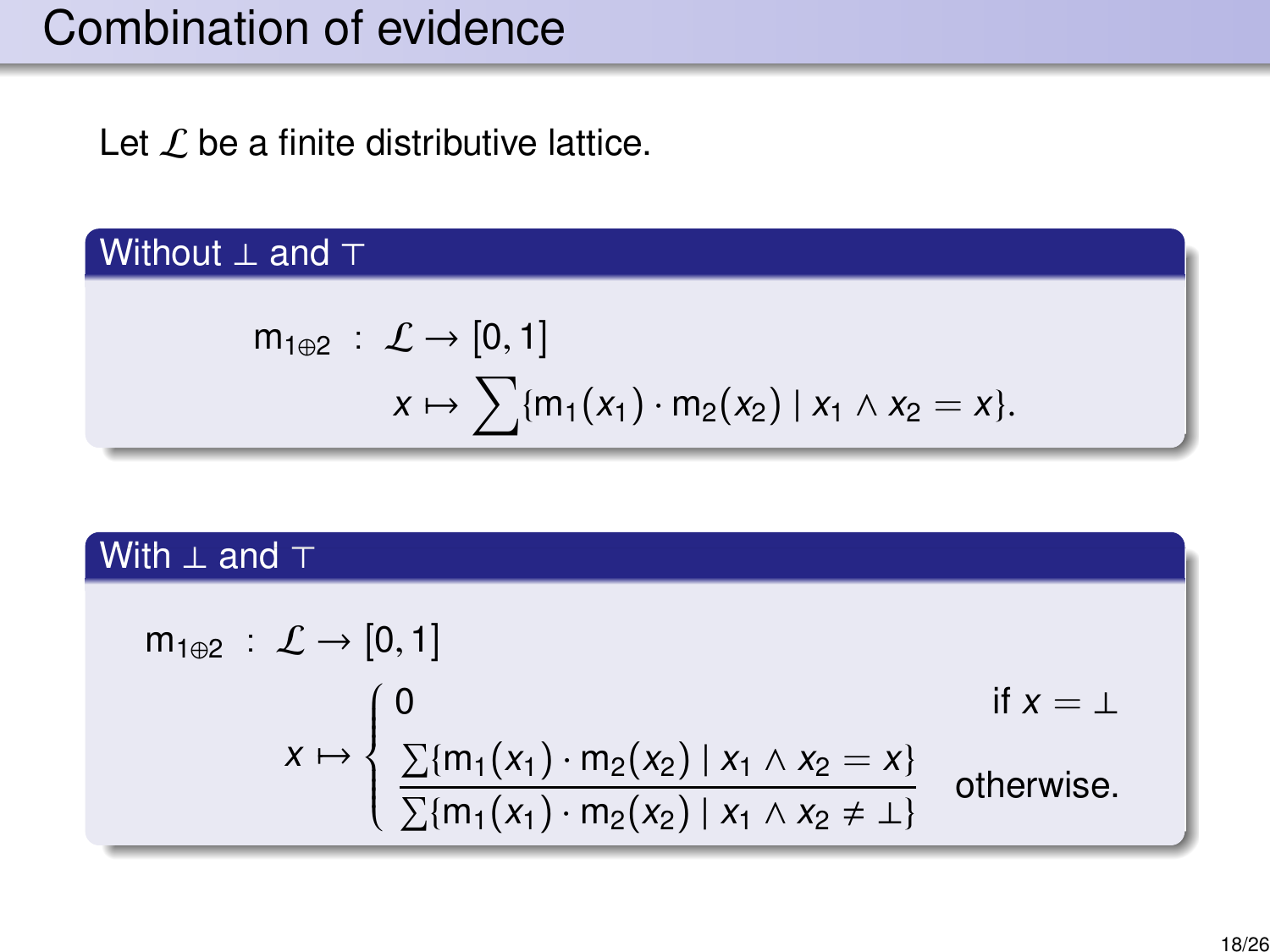### <span id="page-18-0"></span>Examples. The two doctors

**Scenario.** A patient has disease a, b or c. Doctor 1: a with certainty 0.9 and b with certainty 0.1. Doctor 2: c with certainty 0.9 and b with certainty 0.1. **Representation.**  $m_1, m_2$  :  $\mathcal{D}M_3 \rightarrow [0, 1]$ 

$$
m_1(x) = \begin{cases} 0.9 & \text{if } x = a \\ 0.1 & \text{if } x = b \\ 0 & \text{otherwise.} \end{cases} \qquad m_2(x) = \begin{cases} 0.9 & \text{if } x = c \\ 0.1 & \text{if } x = b \\ 0 & \text{otherwise.} \end{cases}
$$

Dempster-Shafer combination rule gives

$$
m_{1\oplus 2}(x) = \begin{cases} 0.81 & \text{if } x = a \wedge c \\ 0.09 & \text{if } x = a \wedge b \text{ or } x = b \wedge c \\ 0.01 & \text{if } x = b \\ 0 & \text{otherwise.} \end{cases}
$$

 $bel_{1\oplus 2}(a) = bel_{1\oplus 2}(c) = 0.9$  and  $bel_{1\oplus 2}(b) = 0.19$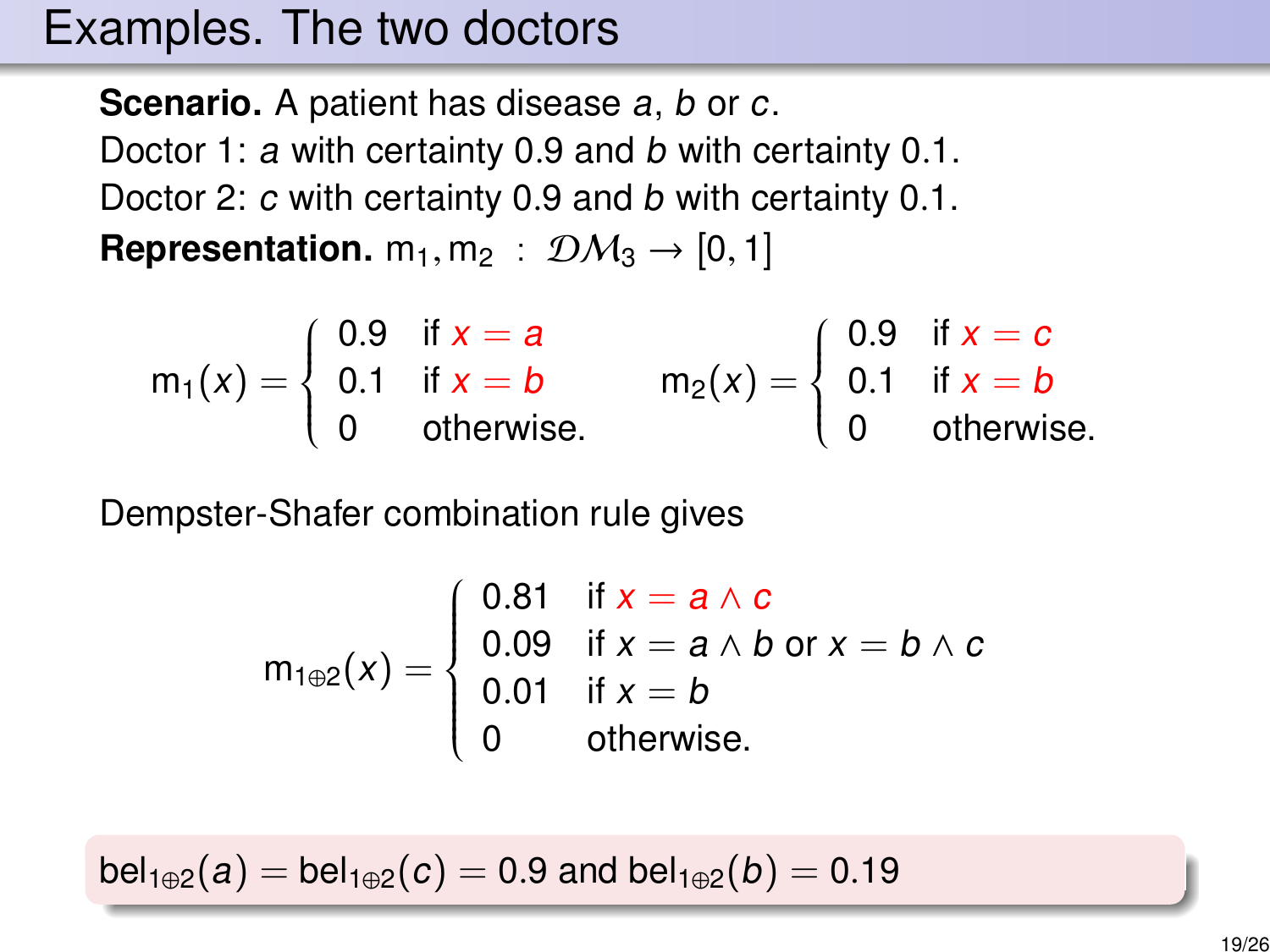**Representation.**  $m_1, m_2$  :  $\mathcal{DM}_3 \rightarrow [0, 1]$ 

$$
m_1(x) = \begin{cases} 0.9 & \text{if } x = a \wedge \neg b \\ 0.1 & \text{if } x = \neg a \wedge b \\ 0 & \text{otherwise.} \end{cases} \quad m_2(x) = \begin{cases} 0.9 & \text{if } x = \neg b \wedge c \\ 0.1 & \text{if } x = b \wedge \neg c \\ 0 & \text{otherwise.} \end{cases}
$$

Dempster-Shafer combination rule gives

$$
m_{1\oplus 2}(x) = \begin{cases} 0.81 & \text{if } x = a \land \neg b \land c \\ 0.09 & \text{if } x = a \land b \land \neg b \land \neg c \text{ or } x = \neg a \land b \land \neg b \land c \\ 0.01 & \text{if } x = \neg a \land b \land \neg c \\ 0 & \text{otherwise.} \end{cases}
$$

 $bel_{1\oplus 2}(a) = bel_{1\oplus 2}(c) = 0.9$  and  $bel_{1\oplus 2}(b) = 0.19$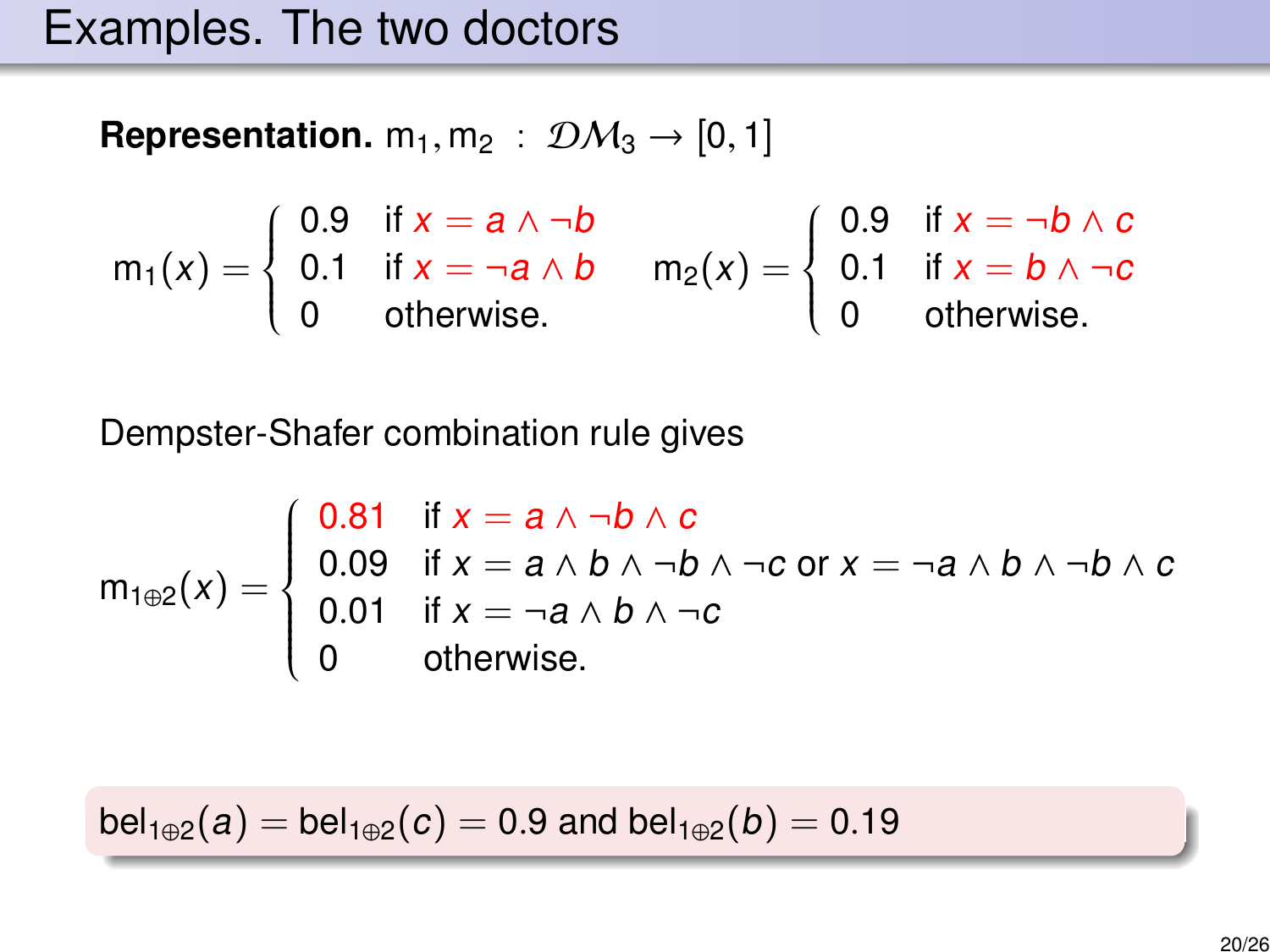## Examples. The two doctors

**Representation.**  $m_1, m_2$  :  $\mathcal{D}\mathcal{M}_3 \rightarrow [0, 1]$ 

$$
m_1(x) = \begin{cases} 0.9 & \text{if } x = a \land \neg b \land \neg c \\ 0.1 & \text{if } x = \neg a \land b \land \neg c \\ 0 & \text{otherwise.} \end{cases}
$$

$$
m_2(x) = \begin{cases} 0.9 & \text{if } x = \neg a \land \neg b \land c \\ 0.1 & \text{if } x = \neg a \land b \land \neg c \\ 0 & \text{otherwise.} \end{cases}
$$

Dempster-Shafer combination rule gives

$$
m_{1\oplus 2}(x) = \begin{cases} 0.81 & \text{if } x = a \land \neg a \land \neg b \land c \land \neg c \\ 0.09 & \text{if } x = a \land \neg a \land b \land \neg b \land \neg c \\ & \text{or } x = \neg a \land b \land \neg b \land c \land \neg c \\ 0.01 & \text{if } x = \neg a \land b \land \neg c \\ 0 & \text{otherwise.} \end{cases}
$$

 $bel_{1\oplus 2}(a) = bel_{1\oplus 2}(c) = 0.9$  and  $bel_{1\oplus 2}(b) = 0.19$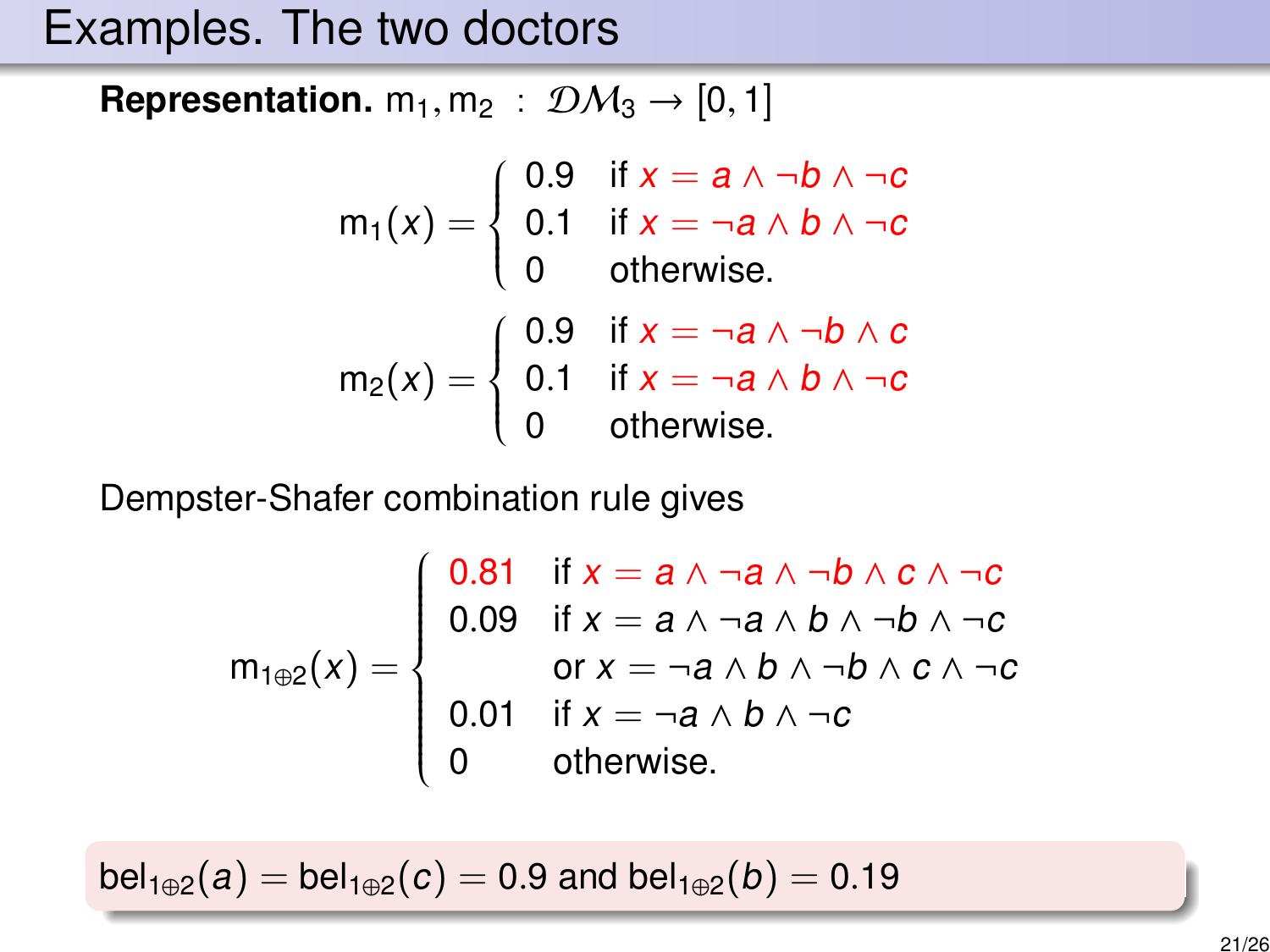# <span id="page-21-0"></span>What about plausibility?

- 1 bel<sup>+</sup>( $\neg \phi$ ) defines a plausibility function
- We can have bel<sup>+</sup> $(\phi) \le 1 \text{bel}^+(\neg \phi)$
- We can define plausibility independently of belief

 $M = \langle W, v^+, v^-, \text{bel}, \text{pl} \rangle$  with bel,  $\text{pl} : \mathcal{P}(W) \to [0, 1].$ 

bel<sup>+</sup>( $\phi$ ) := bel( $|\phi|$ <sup>+</sup>) and bel<sup>-</sup>( $\phi$ ) := bel( $|\phi|$ <sup>-</sup>)<br>pl<sup>+</sup>( $\phi$ ) := pl( $|\phi|$ <sup>+</sup>) and pl<sup>-</sup>( $\phi$ ) := pl( $|\phi|$ <sup>-</sup>)  $pl^+(\phi) := pl(|\phi|^+)$  and  $pl^-(\phi) := pl(|\phi|^-)$ 

- What kind of two-dimensional reading of belief/plausibility can we propose?
- How can we interpret it?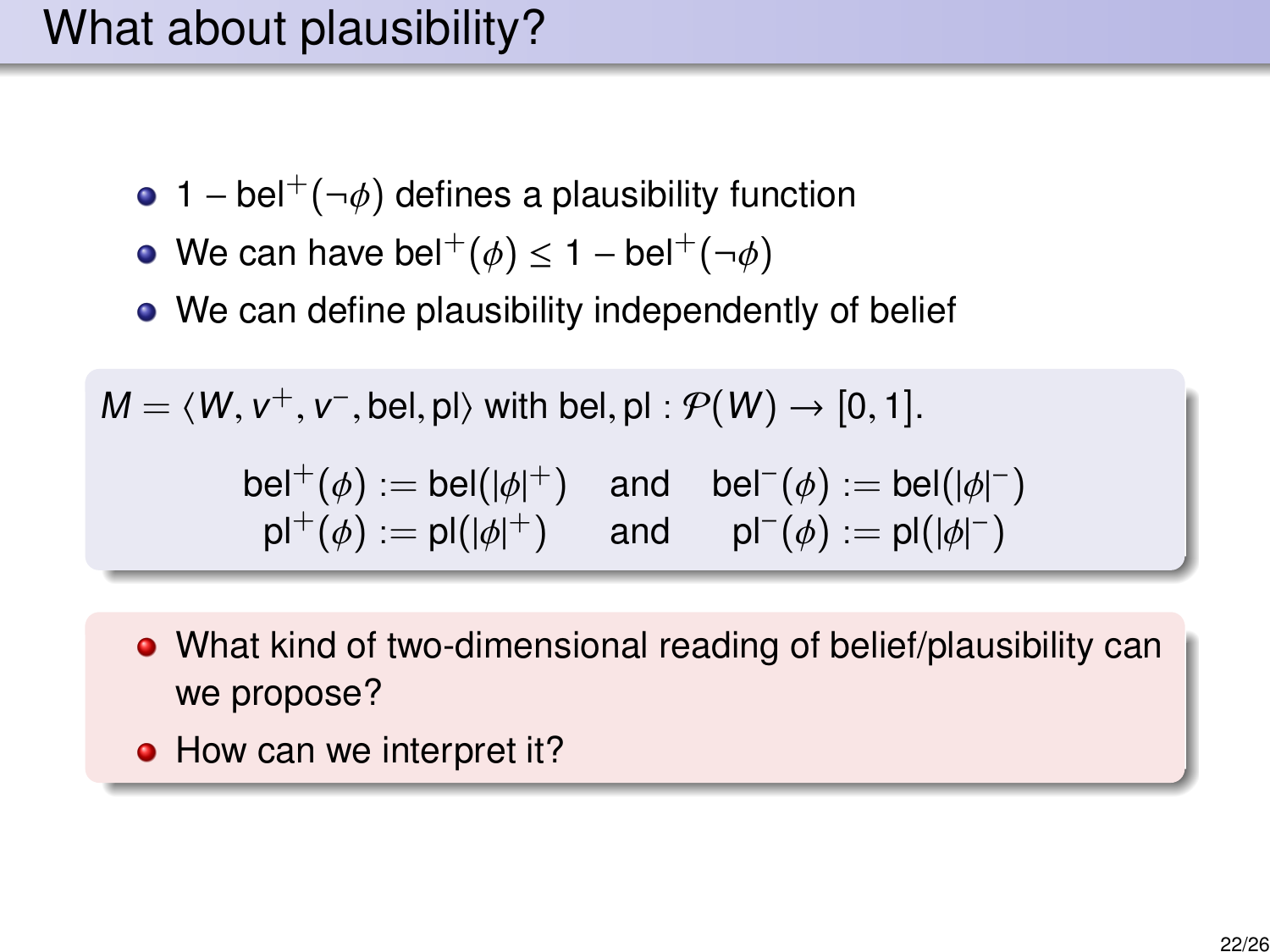#### Non-standard probabilities

Models: 
$$
(W, v^+, v^-, m : W \rightarrow [0, 1])
$$
  
 $p^+(\phi) = \sum_{s \in |\phi|^+} m(s)$  and  $p^-(\phi) = \sum_{s \in |\phi|^-} m(s)$ 

#### **Immediate generalisation for belief.**

#### Non-standard probabilities

Models: 
$$
(W, v^+, v^-, \text{bel}: \mathcal{P}(W) \to [0, 1])
$$
  
bel<sup>+</sup> $(\phi) = \sum_{X \subseteq |\phi|^+} m(X)$  and bel<sup>-</sup> $(\phi) = \sum_{X \subseteq |\phi|^-} m(X)$ 

- $p^{+}(\phi)$ , bel<sup>+</sup>( $\phi$ ): the probability/belief that  $\phi$  is true
- $p^-(\phi)$ , bel<sup>-</sup> $(\phi)$ : the probability/belief that  $\phi$  is false
- $\bullet$  bel<sup>+</sup> is monotone and in [0, 1], it satisfies the axioms of belief functions instead of import-export:  $p^+(\varphi \wedge \psi) + p^+(\varphi \vee \psi) = p^+(\varphi) + p^+(\psi)$ .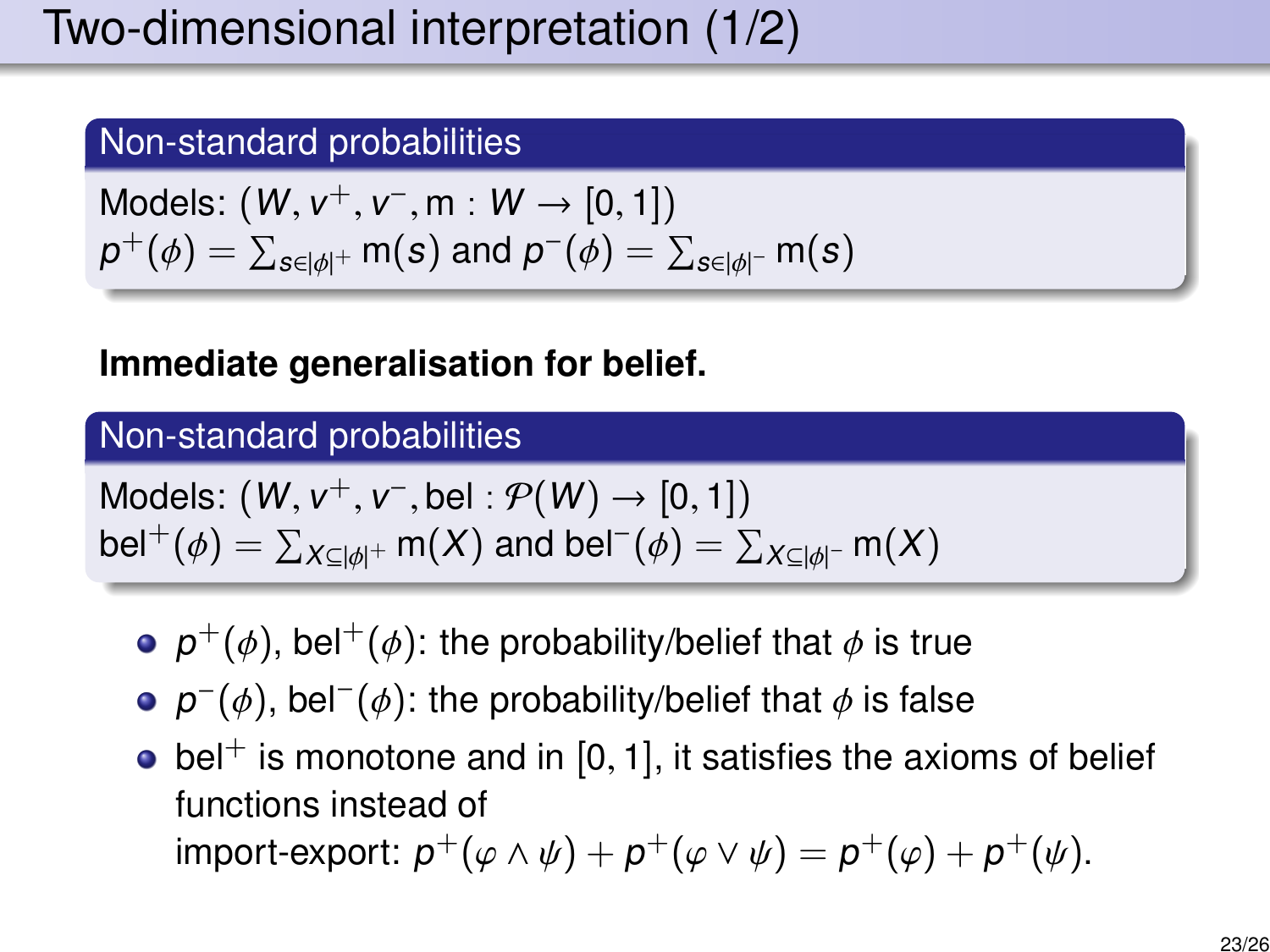# Two-dimensional interpretation (2/2)

# Models:  $(W, v^+, v^-,$  bel, pl  $: \mathcal{P}(W) \rightarrow [0, 1])$

- Notice that in BD logic  $|\phi| = (1, 1)$  reads as: there is evidence that  $\phi$  is true and evidence that  $\phi$  is false.
- In the classical case, bel( $\phi$ ) = 1 pl( $\neg \phi$ ).  $\rightarrow$  interpretation:  $pI(\neg\phi)$  is the degree of evidence against bel $(\phi)$  → (bel<sup>+</sup>( $\phi$ ), pl<sup>−</sup>( $\phi$ ))<br>→ pl<sup>−(</sup> $\phi$ ) maximum eviden
	- $\rightarrow$  pl<sup>-</sup>( $\phi$ ) maximum evidence against  $\phi$  we can consider<br>Consider beth helief (belt(4) hel<sup>-(4)</sup>) and plausibility
- Consider both belief  $(bel^+(\phi), bd^-(\phi))$  and plausibility<br>(pl<sup>+</sup>(δ), pl<sup>−</sup>(δ)) independently  $(pI^{+}(\phi), pI^{-}(\phi))$  independently<br>If we sak bel(X) < pl(X) for Y
- If we ask bel(X)  $\leq$  pl(X), for  $X \in \mathcal{P}(W)$ , then bel and pl come from different mass functions.

 $\rightarrow$  one piece of evidence does not support belief and plausibility in the same manner.

 $\rightarrow$  the same piece of evidence gives rise to two mass functions

e.g., circumstantial evidence vs. direct evidence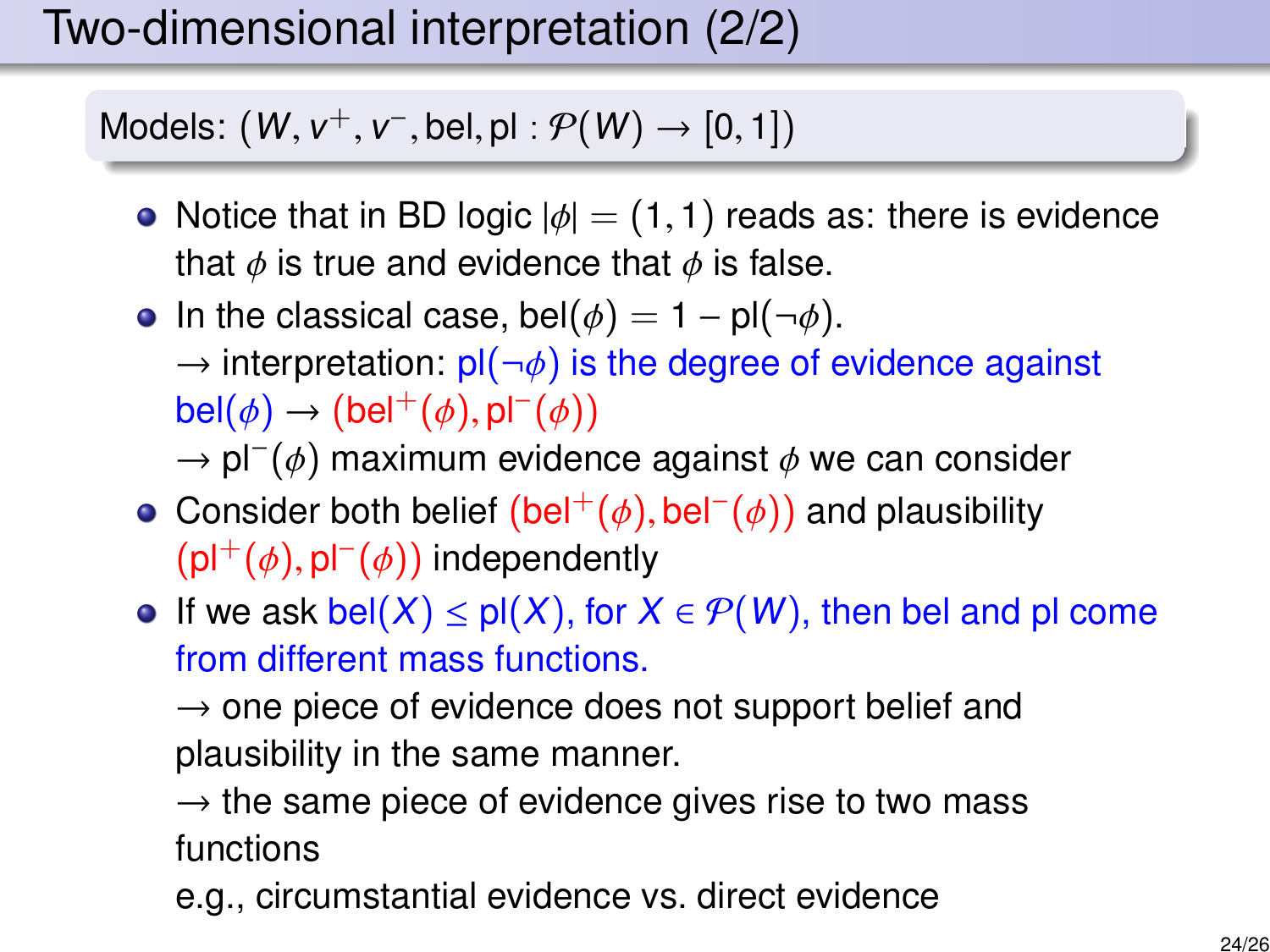$$
s_0: \qquad s_1: p \qquad s_2: \neg p \qquad s_3: p, \neg p
$$

Assume that bel $(X) \leq \text{pl}(X)$  and bel $(|p \land \neg p|^+) = 1$ .

Therfore, we have

$$
\sum_{X \subseteq |p \land \neg p|^+} m_{\text{bel}}(X) = \sum_{X \subseteq \{s_3\}} m_{\text{bel}}(X) = m_{\text{bel}}(\emptyset) + m_{\text{bel}}(\{s_3\}) = 1.
$$
\n
$$
m_{\text{bel}}(\emptyset) = 0, \text{ hence } m_{\text{bel}}(\{s_3\}) = 1.
$$
\n
$$
\text{We get } \qquad 1 < \text{pl}(10 \land \neg p|^{+}) - \sum m_{\text{el}}(X) - \sum m_{\text{el}}(X).
$$

$$
\begin{aligned} 1 &\leq \text{pl}(|p \wedge \neg p|^+) = \sum_{X \nsubseteq |p \wedge \neg p|^-} m_{\text{pl}}(X) = \sum_{X \nsubseteq |p|^{-} \cup |p|^+} m_{\text{pl}}(X) \\ & = \sum_{X \nsubseteq \{s_1, s_2, s_3\}} m_{\text{pl}}(X) = m_{\text{pl}}(S) \end{aligned}
$$

Therefore, evidence that is strongly persuasive considering  $p \wedge \neg p$ is inconclusive regarding the plausibility of either  $p$  or  $\neg p$ .